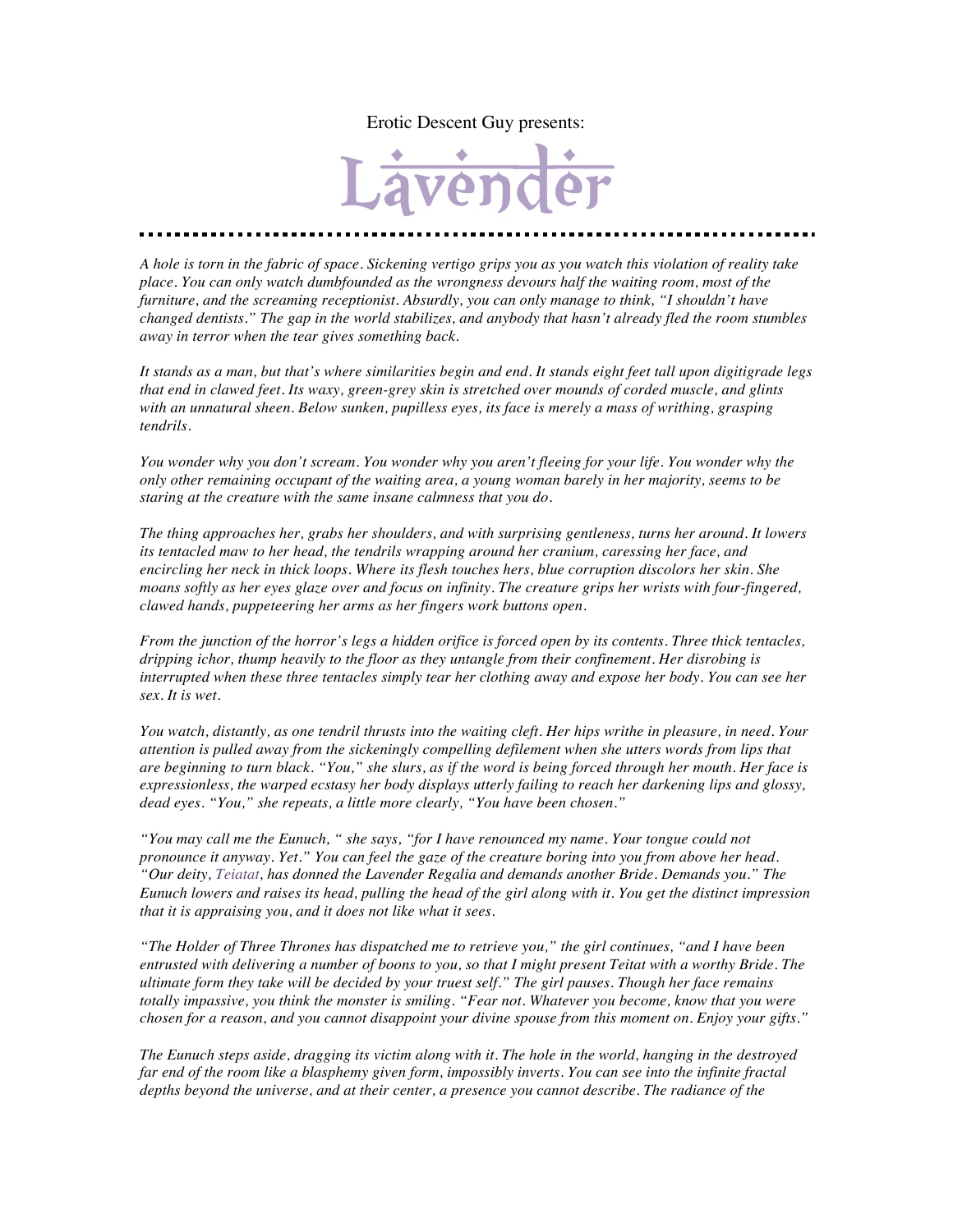*presence reaches back across eternity and bathes you in its purple light, and you can feel the favor of your deity crashing down upon you.*

*You dissolve to unshaped plasm under the weight of it. Yet, you endure. "Your form, your very flesh, is inadequate," the Eunuch tells you through its mouthpiece. "You must be remade utterly if you are to be made fit. Your sovereign spouse is generous, and has defined your recreation in terms you may understand."*

#### 

### **Rules**

Options are divided into sections, usually for convenience, with the exception of Realm options. Costs are given (in parentheses), and a plus sign means that option increases your budget. Options preceded by  $a >$ are major options. Options preceded by a - are minor options that require the first major option above them to be taken. Options marked with a \* may be taken multiple times. Options tagged **Exclusive: (Tag)** cannot be taken with others marked with the same tag. Options tagged **Requirement: (Prerequisite)** can only be taken when the prerequisite is satisfied with your other choices. *You may not finish with less than zero favor, and you must have some sexual organ.*

### **Stats**

You begin with a score of zero in each of three statistical areas: **Pedigree**, **Status**, and **Allure**. Pedigree represents the average might of your offspring, Status represents the respect you receive both within and without the followers of Teiatat, and Allure represents your attractiveness as a mate outside of either of the other considerations. While Teiatat's Brides vary in their relative ratings in each, the greatest possess high scores in all three. Certain options give you the opportunity to increase, or decrease, your scores in these three categories. *You may not finish with a negative score in any stat*

# You have **70** Favor

*"Your first choices will pertain to your new form." Indeed, you regain awareness of your own physicality, being rebuilt from nothing. "Then, you may proceed to other matters." Though the Eunuch's molestation of the girl continues unabated, you sense that its attention and lust are fixed firmly on your emerging shape.*

### !**Form**

*"Be fruitful." This isn't heard as much as simply understood, for those words come from your immortal spouse. An echo of the first commandment you will receive form Teiatat, reaching backwards in time. You know you will shape yourself so that you may fulfill that command when it is given to you. This isn't mere resolve; it is Truth.*

### §**Genitalia:**

*You have been unmade, but now you may be made anew. Your purpose etched in your mind, you will begin with what will facilitate it. Only once your functionality is assured can you allow yourself to sculpt a form around it.*

>**Vagina**\* (first free, then 3 favor thereafter) - You will be forever known as a Bride of Teiatat, so incorporating a female reproductive system has a certain logic, perhaps. Perhaps doing so multiple times pursues that logic to its conclusion. Each purchase comes optionally with an additional womb, perhaps independent, perhaps interconnected in a bizarre biological construction. Regardless, everything works supernaturally well; you will never miscarry. While progeny carried to term by a Bride represent a more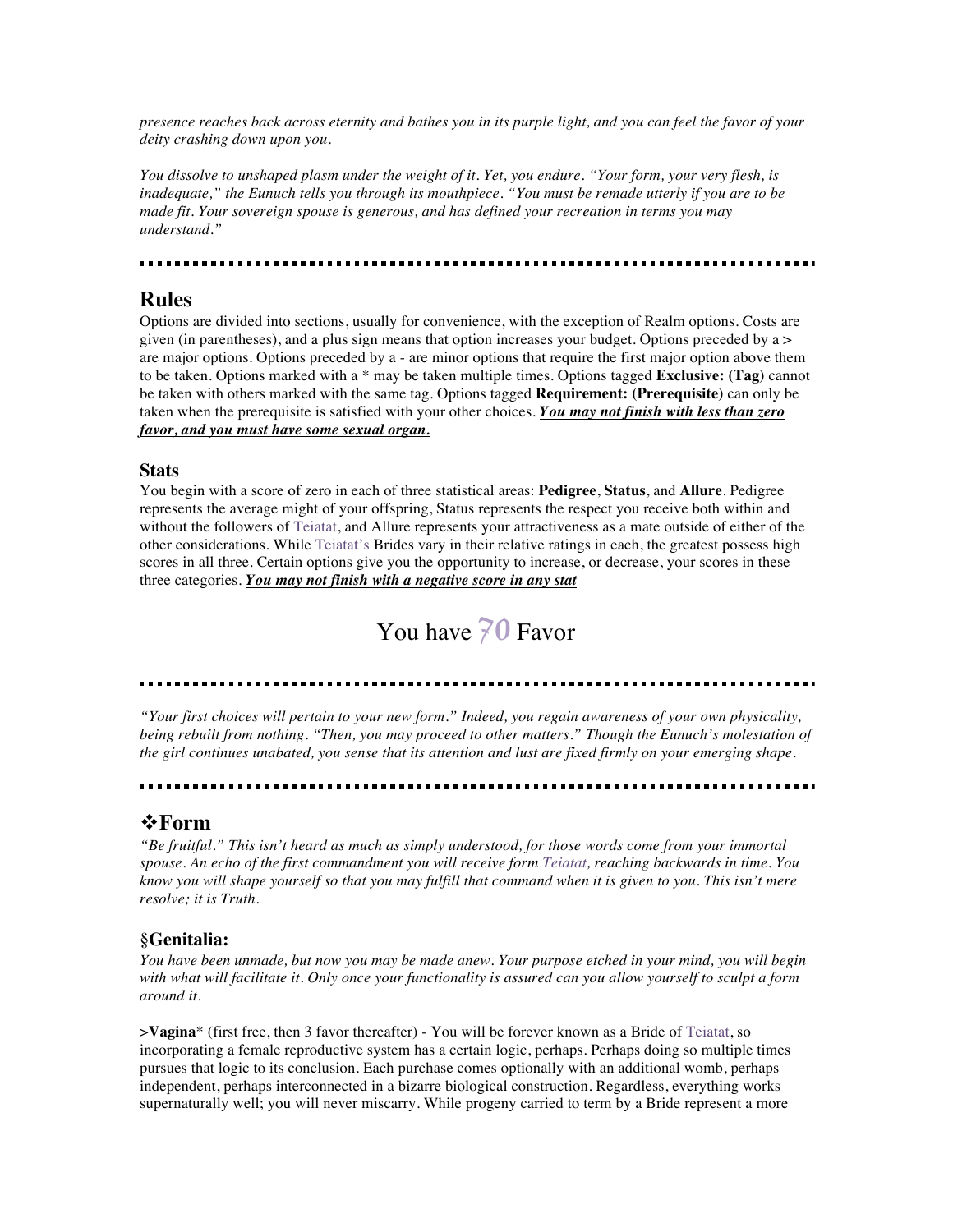significant investment to their mothers than those merely sired by Brides, they are generally greater creatures for having been held closer to the power of Teiatat for a longer period of time The options below are purchased per vagina.

-Embellishments (1 favor) - Whether nodes, ridges, contours or some other construction, this organ is enhanced with constructions that increase your pleasure and any partners'. Offspring are also physically stronger

-Lubrication (1 favor) - Your orifice produces copious amounts of lubricating fluids, even when you aren't particularly aroused. Optionally, includes mild contact aphrodisiac, minor flavor alterations, and/or lavender scenting. Offspring are also more intelligent

-Musculature (1 favor) - Additional series of muscles allow for peerless internal control and manipulation. You are granted complete mastery of these muscles, allowing you to grant partners an experience like no other. Offspring are more flexible and dexterous.

-Cilia (2 favor) - A few tendrils around your entrance, a carpet of hundreds of tiny fronds along your inner surfaces, or a single, thick tentacle rooted deep within your core, and many other possibilities besides, all promise your partners an exotic experience. Or perhaps a familiar one. Offspring can acquire positive mutations, often tentacles or additional limbs.

-Lumen (2 favor) - Your flower acquires bioluminescent qualities. These may also apply to similar tissues of your body, such as your nipples, lips, even the inside of your mouth. Your offspring acquire increased magical potential.

-Plush<sup>\*</sup> (3 favor, max  $3x$ ) - You become much more accommodating, somehow both tighter and more elastic, and more aesthetically appealing, as well. Potential partners will approach you simply for the privilege of enjoying your charms. **+1 Allure.** 

>**Penis\*** (first free, then 3 favor thereafter) - The foremost duty of a Bride of Teitat is to propagate. Time spent gestating is inefficiency best passed onto lessers. External testicles are optional, and can come in any reasonable quantity or size. For a given interpretation of the term "reasonable". While your offspring will near-certainly gestate to birth, the wellbeing of their carriers isn't necessarily guaranteed without a bit of effort on your part. While progeny sired by Brides are, in general, inferior to those carried by Brides, they have the advantage of being conceived more frequently. Options below are purchased per penis.

-Flare (1 favor) - Your unit acquires a prominent flared head, a ring of prepuce, or some other quality. It may in fact resemble an equine's. You additionally gain a certain degree of sexual endurance. Offspring are also physically stronger

-Knot (1 favor) - There are a few variations to the concept, but the principle remains the same: tie you to your partner in some fashion, whether through expanding anatomy, adhesive secretions, or some other mechanism, with the purpose of ensuring impregnation. Offspring are also more intelligent

-Spines (1 favor) - The spines this grants can take many forms. Fat and soft. Thin and sharp. Pleasurable or painful. Their purposes also vary. Regardless, your shaft is improved as a tool meant for breeding. Offspring are more flexible and dexterous.

-Prehensile (2 favor) - No longer a simple tool, your organ acquires the means to flex and move, penetrating your partners and pleasuring them in ways they could never imagine. Or have come to expect. Offspring can acquire positive mutations, often tentacles or additional limbs.

-Lumen (2 favor) - Your member acquires bioluminescent qualities. These may also apply to similar tissues of your body, such as your nipples, lips, even the inside of your mouth. Your offspring acquire increased magical potential.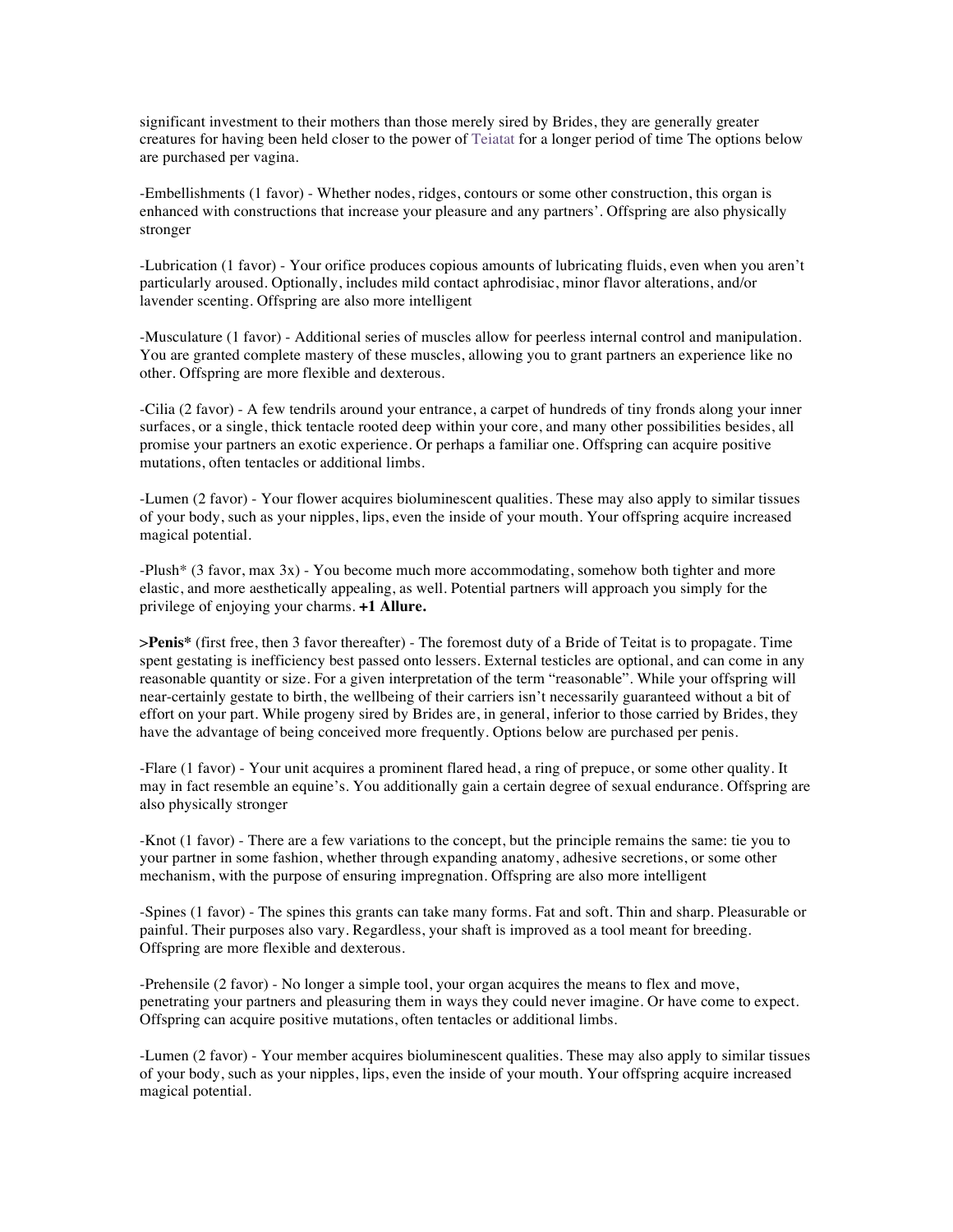-Pillar\* (3 favor, max 3x) - You become much more impressive, in a manner of speaking. Lengthier, perhaps, or girthier. Perhaps both! Maybe it's something else entirely... Regardless, the bulge in your garments, should you choose to wear any, will be enough to open many a fertile field to sow your divine seed. **+1 Allure.** 

### §**Shape:**

*Your core attributes now decided, your awareness turns to the rest of your flesh. Unfixed protoplasm, shaped by a crude hand into the rough silhouette of a human, you know your work is far from finished. You must create form pleasing to yourself, your deity, and your many future mates if you are to be a proper Bride*

>**Powerful** (2 favor) - Reproductive fitness is best represented by fitness of body. Bone and tendon, thew and flesh, every part of you will be optimized for strength and health. Softness needn't be banished from your form entirely, but what little will be present will be an aesthetic veneer, and it in no way will interfere with the optimized performance of your new body **Exclusive: Foundation**

>**Modest** (free) - Excessive fixation on and veneration of bodily proportions demonstrate an unrefined mind ruled by instinct rather than intellect. You need no egregious displays of tertiary sexual characteristics or loutish preoccupation with fitness, you can serve Teitat with a realistically constructed form just as well. **Exclusive: Foundation**

>**Enticing** (free) - The best approach to sexual attractiveness is the simplest. A tautology: to be attractive, be sexy. Appeal to the instincts that drive the sexual response, carefully sculpt fat and flesh to convey fertility and bounty, and the response you evoke will be almost involuntary **Exclusive: Foundation**

>**Broodmother** (2 favor) - Embrace your role as a fertility deity. Take notes from ancient idols and fevered imaginings to create the ultimate sexual form. While the rational mind may deem the result approaching a caricature of the feminine form, animal intellect and bodily responses will overwhelm any such blasphemy with proper reverence for your status. **Exclusive: Foundation**

### §**Chest:**

*You linger a moment on a certain region of your developing form. Much attention is paid to this region of human anatomy, warranted or not. It couldn't hurt to pay a little more of your own to it, especially if you are chasing perfection*

>**Hard** (2 favor) - Muscle, or a simply absence of fat? How you choose to arrange your flesh can effect how you are perceived, but the core message of strength will still shine through. **Exclusive: Frontage**

>**Soft** (free) - In the middle of the continuum lies androgyny, underdevelopment and other niche appeals. Unconventional, but useful for inducing underestimation, inspiring misconception, and laying traps. **Exclusive: Frontage**

>**Gifted** (free) - You have the time to devote your entire consciousness to sculpting the perfect breasts. The curve and swell of flesh, its give, its bounce. You'll never need support, you're made of superior stuff now, and why would you ever want to hide? **Exclusive: Frontage**

>**Cursed** (2 favor) - Your desire outpaces the constraints of practicality, or biology, or reason, or sanity. If you wish, pile on flesh and fat until you need to backtrack and shore up your musculature and skeleton. Until the rest of your body is a minority of your volume. Until you can no longer move under your own power. If you go to this extreme, Teiatat will grant you the power to levitate to compensate for your excesses. **Exclusive: Frontage**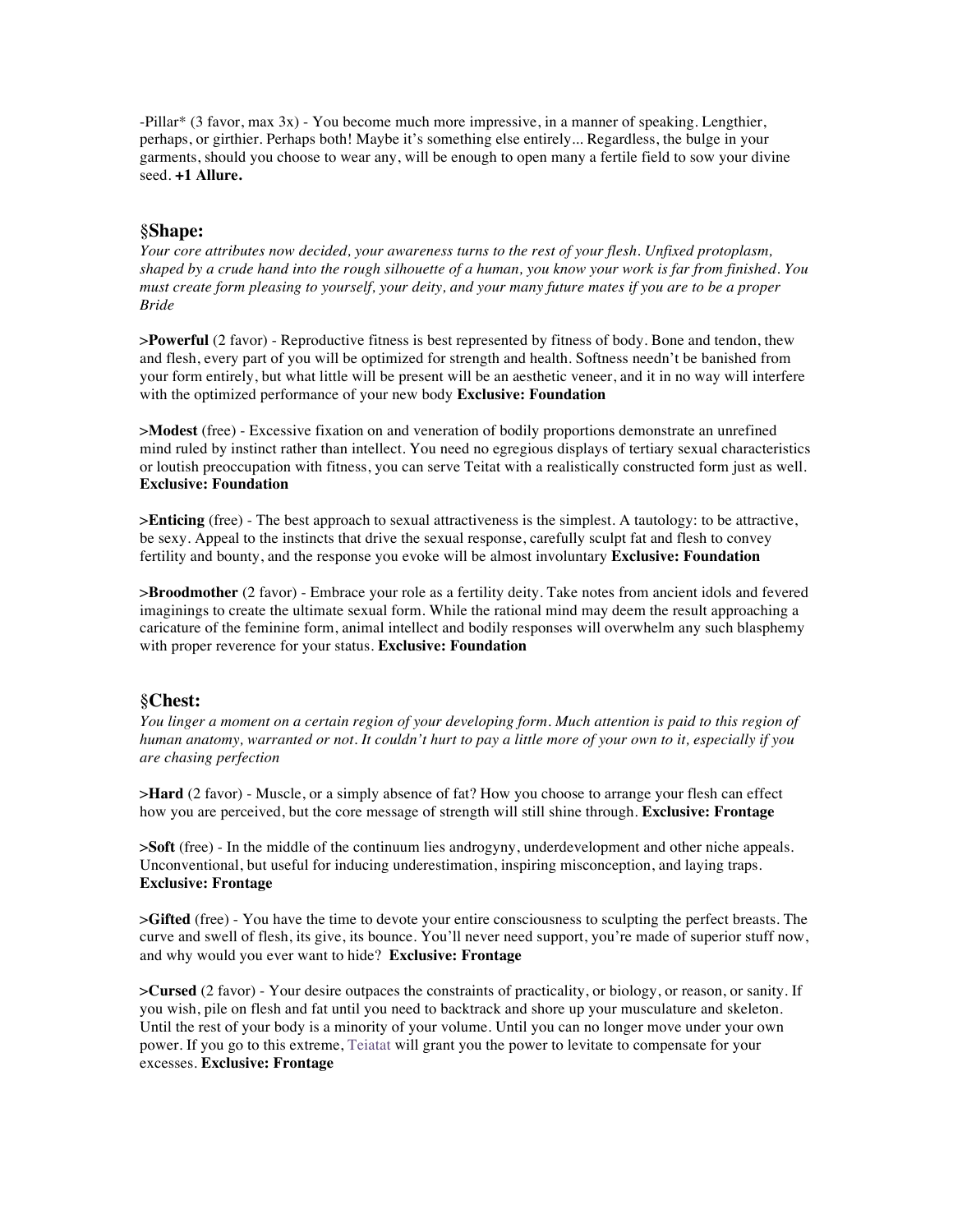>**Multiplicity** (1 favor) - Nature apportioned your former species an insufficient amount to the bosom. Choosing this, you may add more than the standard two nipples to your form. What's behind them depends on the exact option you've chosen, and your tastes. Perhaps a series of mammaries decreasing in size down your torso? Or maybe you prefer a berry-like cluster bursting from your chest. It could be that three is simply a greater number than two. You determine what you require.

### §**Influences:**

*Your body hangs in the air, curled into a fetal position. Luridly colored flames dance over you, like wax afire, save that these embers drink in the light and build up your form. As they scorch your new skin the color you've decided it shall become, you consider feeding them something other than your humanity, incorporating into your nature something greater… or something lesser.*

>**Kleptozoological** (2 favor) - Borrow the associations, or just the aesthetics, of the infinite variety of the animal kingdom, and beyond. Savage claws or horns can give you a fearsome appearance. The wings of an eagle or a butterfly can give you a limited ability to fly. Gills will allow you to be a little more comfortable underwater. A monkey's tail is just a useful for you as for its owner. Should you dust your cheeks with iridescent fish scales, or gird your whole body with invincible dragon scales? Will you bind yourself to a single totem, or allow yourself to become a splendid chimera? Regardless of the minor abilities you are able to wrangle from emulated creatures, your obvious reverence of nature will see it respond in kind. Animals and insects will avoid harming or irritating you if possible. You gain no authority, and they will react to any harm you inflict on them appropriately, but if you play nice they'll treat you with the respect a Bride of Teiatat deserves.

-Oversaturated (free) - The essences of beasts are simple and easily synthesized. Once accommodations have been made it is trivial to simply cast more into the crucible of your self, consuming and incorporating the anatomies they represent. Enough ophidian influence will see your legs merge and lengthen into a snake-like tail. An even greater infusion of equine nature can replace your lower half entirely, realizing the myth of the centaur. And, there are certain cultures that worship animal-headed gods… This option no longer represents influence, but integration.

>**Pseudodevascent** (2 favor) - Tap into the sacred, or the unholy, and make its power your own. This can be overt, borrowing from mythology and folklore to mimic angels or demons, or it could be subtler, limited to a holy aura or a shattered halo. Anybody who sees you will know that you are something more than mortal and react accordingly. Additionally, your hallowed or profane person is sacrosanct, and mortal aggression will fail against you, whether because of an assailant's hesitation or the rebellion of matter and energy as it turns aside. Once your sanctity has been sufficiently defiled you will lose this protection for a time, limiting it to initial aggression and surprise attack

>**Xenosubstantial** (2 favor) - Biology, chemistry, and physics are unaesthetic products of a fettered mind. Clothe bones of earth with the exotic flesh of a plant. Make your essence a fire burning in a supple crystal shell. Dissolve your anatomy into a homogenous gel, your heart a pearlescent shining core. More subtly, you can simply imbue your existing flesh with unnatural properties. The contempt you've shown to the laws of nature allows you to ignore the passage of time and conservation of mass to heal from any wound or damage unnaturally quickly.

>**Quasicosmic** (4 favor) - Reach into the beyond and augment or alloy your flesh with energies from higher planes. Will it blaze from your eyes? Will it cloak your body like a robe? Will it replace portions of your anatomy? Or will you hide it beneath your skin, mercifully veiling what you have become from an unworthy world? Even godlings must perform rites to access true sorcery, but you will have no need for the lesser rituals once you have become sorcery.

>**Multiplexive** (free) - Quantity is a quality all its own. Fold your nature over itself, the mathematical transform will manifest in summing a product of your parts. Two arms are insufficient, four will do. If not, then six. Copied and modified organs offer the protection of redundancy. Muscles, multiplied and braided in fractal patterns grant strength enough to mock nature. Give truth to the adage that two heads are better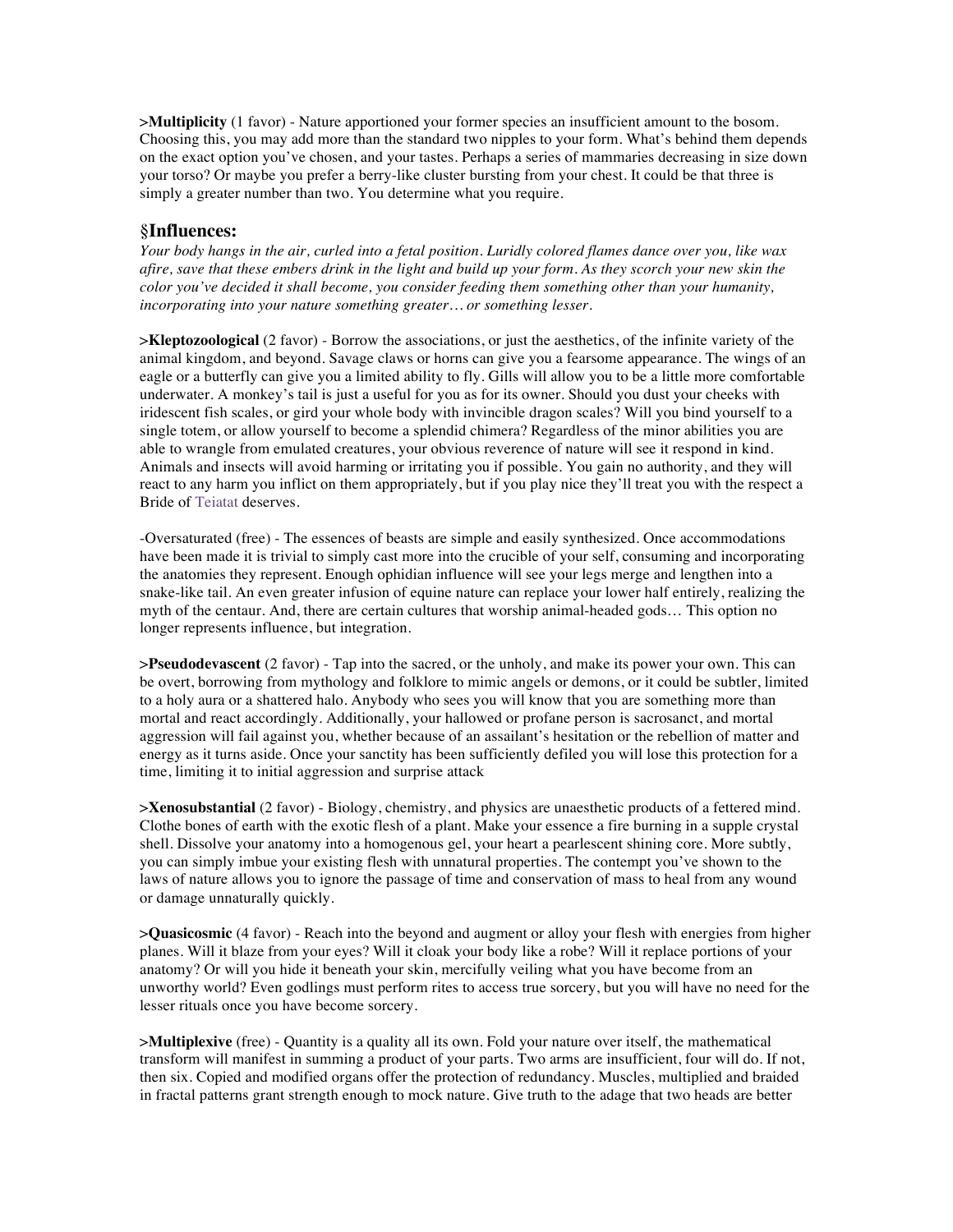than one. This choice does not grant any abilities you do not already possess, beyond clever manipulation of resources you already have. It also cannot affect primary or secondary sexual characteristics. Those have already been invested with power far beyond your own, and to play with fire is to be burned

>**Metapsychological**\* (+1 favor) - Care must always be taken when playing with the energies of the higher planes, especially when they are touched by the influence of the Elder Powers. If you do not take precautions to preserve your human persona, then animal instincts, mythological foibles, alien notions or extraplanar lunacy can influence your personality in a variety of ways. If you wish to direct your spouse's favor to other gifts you can forego these safeguards, letting one, some or all of your influences affect your personality. Or maybe this is precisely what you're intending, to alter your own character in ways that will please your deity? **Requirement: Kleptozoological, Psuedodevascent, Xenosubstantial, and/or Quasicosmic. May be bought once per prerequisite Influence purchase.**

### §**Face:**

*How long have you been at this? Minutes? Centuries? A moment, or an eternity? You've passed your consciousness over your shape enough times now that you've forgotten the sensation of time as it passes. No matter. You are engrossed in the task of shaping the mien you present to the world, the mask representing your identity. You're nearly finished, perfecting the slope of your cheekbones, the slant of your nose. What have you created?*

>**Primal** (free) - Something savage. Do you show it through chiseled features? Weather-worn skin? Have you added scars for their aesthetic appeal, did they spring up of their own accord? Perhaps your features are unblemished entirely, an idealized hunting deity's visage. Has your skin tanned under the sun's kiss, or does it spurn the effect light has on mortal flesh? Regardless, the face you've created reflects an inner strength and ferocity that you'll pass on to your offspring. **+1 Pedigree, Exclusive: Visage**

>**Regal** (free) - Something noble. Aquiline features, or high cheekbones, perhaps, or maybe you've borrowed from some other royal tradition. Your skin is entirely without blemish. It's so perfect that it takes on a somewhat unreal quality. Maybe you've gone so far as to make you skin literally like marble. Your impressive features earn you good first impressions and instinctive respect, increasing the regard of your peers and inferiors. **+1 Status, Exclusive: Visage**

>**Seductive** (free) - Something enticing. Did you choose a subtle route? Larger eyes, healthy skin, a pleasing demeanor? Or have you thrown caution to the wind, creating such a markedly gorgeous face that it seems unreal? Maybe you've done something in-between, mixing refined cues and careful exaggerations to capture the eye and attention of anybody who glances at you? In any case, you'll never want for partners when all you need is a wink and a smile. **+1 Allure, Exclusive: Visage**

>**Chakra Eye** (2 favor) - A third eye on your forehead. Its eyelids may open vertically, similar to natural human eyes, or they may open horizontally. The eye may have a stranger aperture, or no lids at all. What matters is that this eye enables you to perceive magical and spiritual energies in detail.

>**Elder Gaze** (2 favor) - Your pupils and/or irises are shaped unnaturally, perhaps in a way that shouldn't even allow conventional sight. Such an alteration serves two purposes: It further displays your enlightenment from the concerns of mortals and the geometry serves as a sympathetic magnet to exotic energies, increasing your magical potential and recovery.

### §**Flourishes:**

*It's done your new form, in all its glory, hovers in midair. Your disembodied consciousness gazes at your own face. Your eyes twitch underneath your lids. They are ready to open. But are you ready to open them? You have time yet. You have all the time in the world. There's nothing to stop you from adding some final touches before departing for your nuptials.*

>**Ouroboros Metabolism** (2 favor) - Life requires sustenance. Brides are no exception. Some draw theirs from the radiance of stars, the drivers of ecosystems. Some tear theirs from the flesh of other life, whether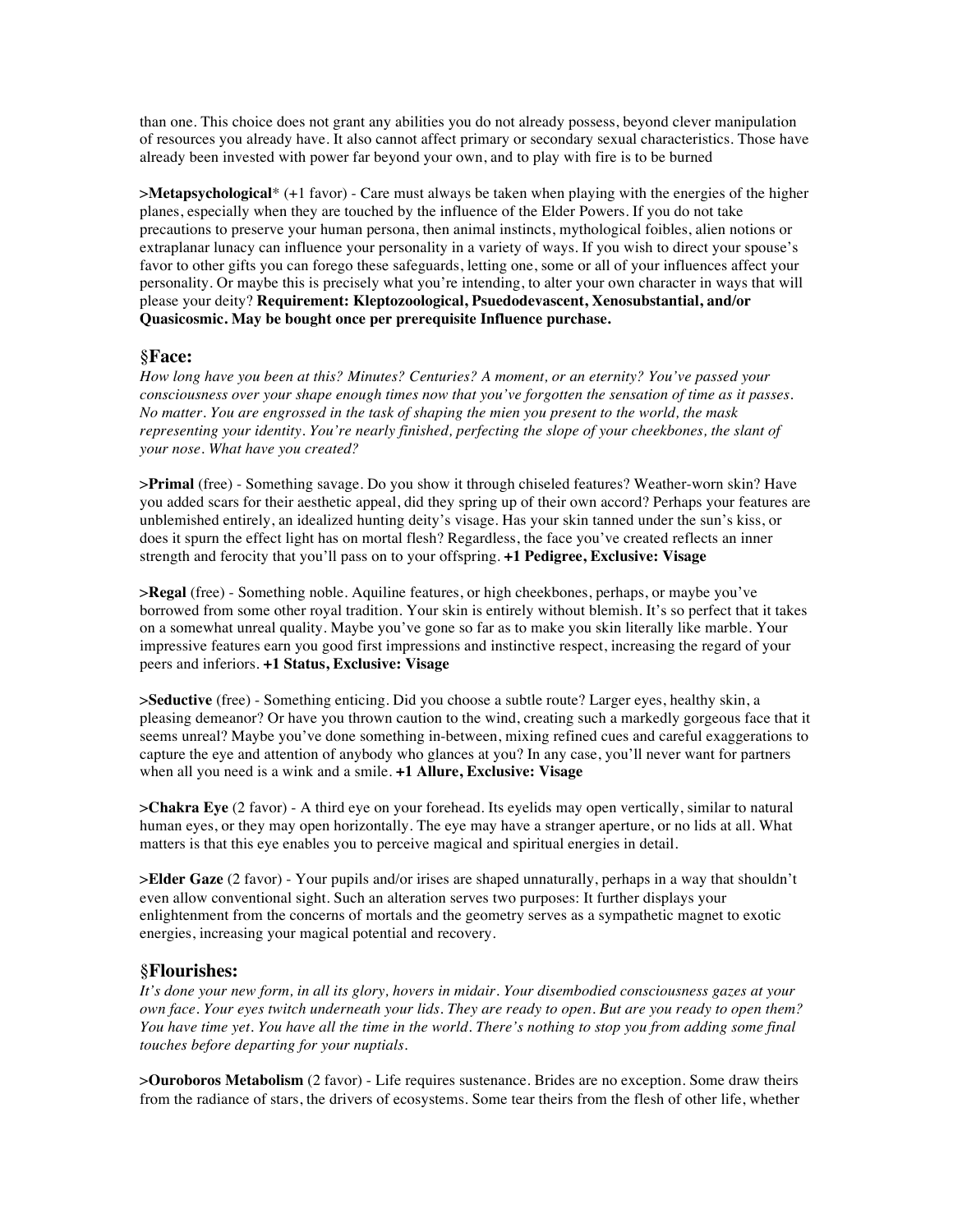plants or animals. Still others assimilate new material as their bodies perpetually consume themselves. Rarely, some sip from the infinite well of cosmic power. You do none of these things; you are independent and perfect, drawing all that you need from yourself eternally. Others can be starved, cut off, warded away from their sustenance, but you will endure even in an abyss. **Exclusive: Diet**

>**Rare Hunger** (+2 favor) - For most life, all food is much the same. If quality is lacking, then quantity will suffice. You, however, have more particular needs. A flaw in your working, perhaps? Maybe you've made an alchemical working of yourself, on ongoing reaction in need of specific fuels. What matters is that there's a rare substance or condition that you require to survive. This may be the flesh of a particular beast, or a metaphysical quality like the tears of a virgin on her wedding night. Perhaps you can only photosynthesize the light of a solar eclipse, or your life will end when a certain song ceases or certain fire dies. Alternatively, quantity is itself a quality. Your diet may require an excessive amount of a relatively common substance. **Exclusive: Diet**

>**Godly Cleanliness** (2 favor) - You are certain to have servants that will cleanse your body should it ever become soiled. If that is insufficient, you may, backed by Teiatat, declare your body to be too sacred to be defiled by base filth, and so it shall be. Any kind of dirt, grime, or other substance on your body is annihilated or cast away the instant you no longer wish it to be there. This allows you to work up a sweat, but banish it when you no longer want it, for example. Alternatively, an inverted variant of this (whatever that could mean) may be taken for free

>**Lernaean Hymen** (2 favor) - A virginal Bride? Such a thing is normally a contradiction in terms, but should you choose you may grant your hymen a regenerative ability, repairing itself shortly after intercourse. Beyond aesthetic concerns, there's a certain ritual value to virginity, which this will allow you to retain even after expending it. **Requirement: ≥ 1 Vagina**

>**Lactation** (2 favor) - You once qualified as a mammal. Perhaps you've restored that truth about yourself, but taxonomy is no barrier to the power of Teiatat. You'll lactate, if you want. You need never stop, if you desire it be so. What mother of monsters is in incapable of providing for her young? Or her lovers… Color, flavor, and consistency determined at purchase.

-Bountiful (free) - The natural level of lactation appropriate for your form may be insufficient for your personal vision. Even pushing your biology to its limits may not be enough. The favor lavished upon you by your future spouse means mere biology poses no limits to how much you may express.

-Nurturing (3 favor) - You milk nourishes those who drink it. Your milk acquires a supernatural nutritional quality that imbues regular drinkers with power. Its effects depend on the drinker, but are always beneficial. You also have a certain amount of control over the exact effects of a batch when you express it. Longtime consumers retain a fraction of what it granted them should they stop, but why would they ever want to? **+1 Pedigree**

-Addictive (3 favor) - Your milk enthralls those who drink it. This might be a magically induced state of suggestiveness, or maybe it mimics the effects the effects of certain drugs, keeping drinkers coming back for more. Perhaps its flavor is so amazing that consumers simply cannot get enough. Regardless, you can parley this into power over others with almost contemptuous ease. Drinkers can wean themselves off if it with effort, and varying withdrawal effects, but why would they ever want to? **+1 Status**

-Aphrodisiac (3 favor) - Your milk enflames those who drink it. Or smell it. Or even see how the light is caught in a droplet as it rolls down the curve of your chest… You ooze fertility, in more ways than one, and that incites primal instincts in others. Or, you could bottle it and find more creative uses for it elsewhere. In any case, being exposed to this potent substance makes sex a priority concern. The effects wear off soon enough, if those affected remove themselves from it, but why would they ever want to? **+1 Allure**

-Dependent (+3 favor) - Being psychologically crippled in such a way that you require the efforts of another to relieve the building discomfort of their bountiful production needn't be an affliction. Worshipful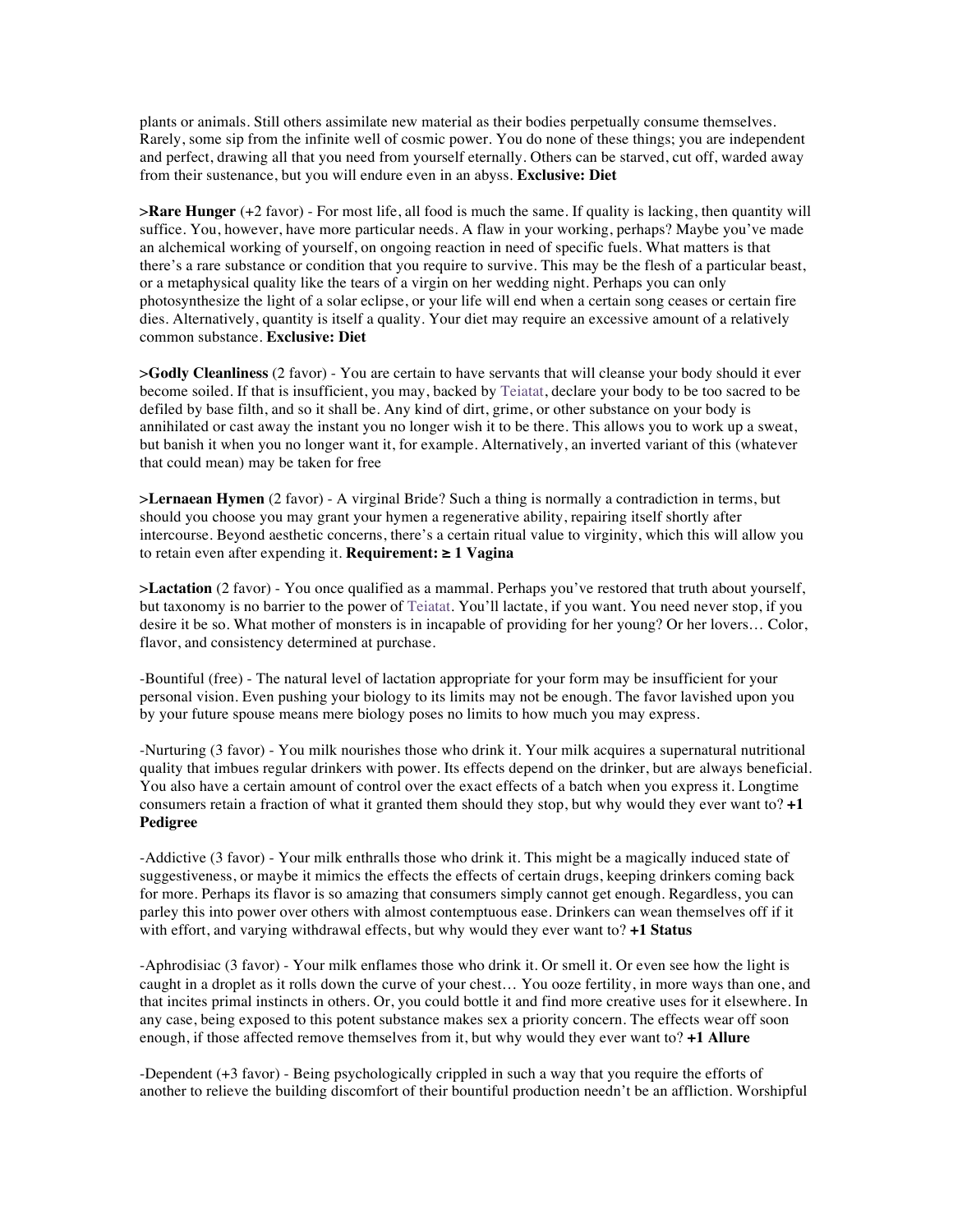devotees of Teiatat would be ecstatic at servicing the needs of a true Bride, and the Holder of Three Thrones appreciates when Brides display surrender and dependence.

>**Ejaculation** (2 favor) - Sometimes, it's about the destination, not the journey. This option grants you the ability to deposit excessive amounts of ejaculate, for whatever purpose you have in mind. Maybe you simply want to ensure the greatest chance of a successful impregnation? Optional testicle swelling also included. **Requirement: ≥ 1 Penis**

-Fortifying (3 favor) - Your semen is beneficial. Your partners will definitely become healthier, and it may even have more dramatic effects. You have a limited ability to determine the effects of a given 'dose' but ultimately the effects depend on the receiver. Frequent partners will eventually internalize the effects so they needn't keep coming back. **+1 Pedigree**

-Addictive (3 favor) - Your semen induces addiction. This might be a magically induced state of suggestiveness, or maybe it mimics the effects the effects of certain drugs, keeping those affected coming back for more. Perhaps your partners simply find it that appealing. Regardless, you can parley this into power over others with almost contemptuous ease. **+1 Status**

-Aphrodiasic (3 favor) - Your semen induces need. If you give it to your partners conventionally, they will be ready for round two shortly. This can lead to a round three, and four, until your partner faints. When they recover, they'll be ready to start the process all over again. If distributed through other means, its uses are limited only by your imagination. **+1 Allure**

**-** Altruistic - (+3 favor) - Despite your ability to produce prodigious amounts of ejaculate, you lack the ability to do so on a whim. You are simply unable to climax unless your partner has done so at least once. Limiting yourself in this fashion impress Teiatat, who will show you more favor for embracing your role as a Bride.

>**Gate/Key to Ecstasy**\* (1 favor) - Nominate an orifice or bodily protrusion. This part of your body becomes a sexual organ, and can take the upgrades from the vagina tree or penis tree, as appropriate. **Choices below are purchased per organ**

-Reproductive Channel (2 favor) - The nominated organ gains the ability to induce pregnancies or support them, which can be carried to term with no complications.

>**Puzzle Genitalia** (1 favor) - Being limited to a single sex is seen by some Brides to be an insult. Others would appreciate the advantages physiological flexibility offers. Yet more would simply grow bored if so restricted. The methods employed to overcome such limitations are many and varied: Magically trading reproductive systems. Unfixed, protoplasmic flesh. Biological tricks integrating disparate organs allowing them to function as desired. Some Brides even go to far as to become sexless for a time. The imagination of a Bride with a goal knows no limits. **Only needs purchased once regardless of desired outcome**

>**Aesthetic Mutations**\* (1 favor) - Odds and ends. Double joints here, extra digits there, elongate the ears like so… Any minor meaningless changes you didn't have the time for while your were busy with other considerations.

>**Perfect Neoteny** (+3 favor) - Further improving the quality of their offspring is a preoccupation for many Brides. Some petition their spouse for further favor, some quest for power forgotten or lost, and some seek to refine what they already possess. One particularly devious method is to compress your timeline, distilling Teiatat's essence within you into something more potent. This blasphemous process renders the more remote portions of your timeline forfeit, causing you to regress in age to compensate. The level of apparent maturity this leaves you with varies: You may appear on the cusp of adulthood, having just passed into adolescence, or even prepubescent. Regardless of your appearance, you remain a fully functional adult where it matters. On the other hand, an extremely youthful appearance does not command respect on its own, and has a niche appeal in other milieus. **+1 Pedigree, -1 Status, -1 Allure**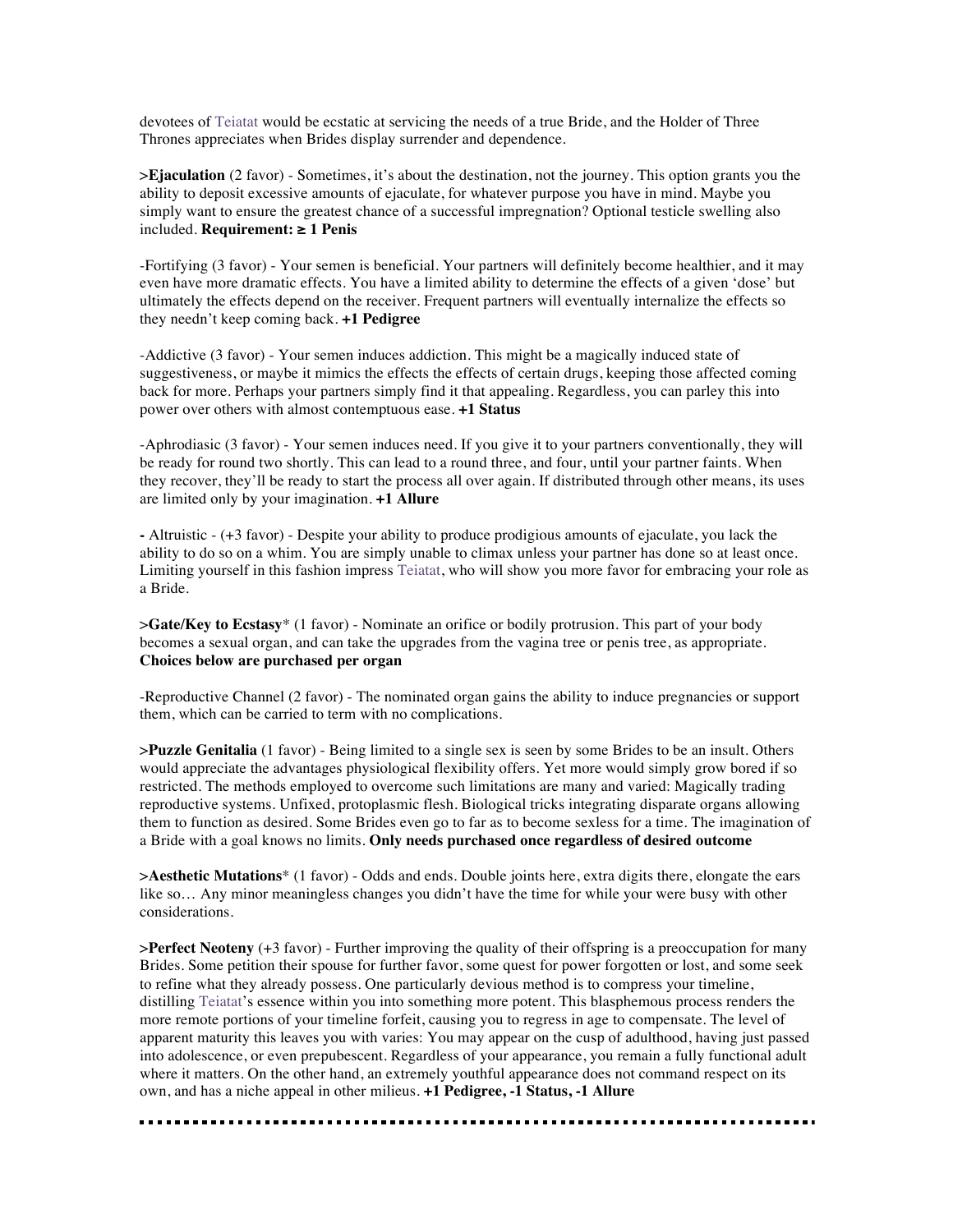>**Commanding Mien** (+3 favor) - Authority blazes from your eyes. Your every gesture conducts an almost palpable weight of command. It would break your subordinates' hearts to disappoint an individual of your majesty, and they seek your approval with the fervor of zealots and addicts. Your peers are awed by your presence, and your superiors note your ambitions with leery and jealous eyes. This mighty aura feeds upon the power within you, and sometimes intimidates potential partners out of performing. **-1 Pedigree, +1 Status, -1 Allure**

>**Carnal Atmosphere** (+3 favor) - Is it an undetectable smell, an imperceptible aura, or some of other ineffable quality? Only you know what it is you've done, and all that others will know is that your presence is intoxicating. Being around you clouds minds, lowers inhibitions, and induces lust. You have no choice over whom you affect with this, and sometimes those you affect offer you no choice in return, when their libido is calling the shots. This can suspend breeding programs, violate behavioral contracts, and spoil any ongoing rituals you're participating in, with the all the social fallout that come with it. **-1 Pedigree, -1 Status, +1 Allure**

*It is done. The light enveloping you fades and allows you to settle to the floor. You feet touch the ground again, and in a sense, for the first time. There is an undamaged mirror in the ruin of the waiting room. You contemplate your image for a moment while the glass warps, cracks, and chars under the weight of your reflection.* 

*You turn away from the ruined mirror and back to the Eunuch. It stares at you, as it has been staring this whole time. It continues to ravish its victim, but now there's a certain urgency to its thrusting. As for the girl, her skin has lost color as if she had spent her life in a deep cavern, save for the temporary bluish regions around where the Eunuch's tentacles touch her. Her lips and nipples are totally black. Her irises have become purple, and her pupils an abnormal three-lobed shape.*

*"Satisfied?" the Eunuch's mouthpiece asks. You smile, proud of what you've made of yourself. "You shouldn't be, not yet."she continues, and your ire briefly rises. "You are not yet complete."*

### !**Progeneration**

*You self-consciously bring your hand to your pelvis. The Eunuch is right, of course. You realize you have a missing piece. Furthermore, you know its shape intimately. You built yourself around it, its contours informing every decision you've made since the appearance of the Eunuch. Your purpose. Only now do you realize that you've been building around a hollow, that you need your spouse to complete you.*

### §**Strategy**

*You cannot truly become a Bride until you are wed, and consummate your marriage. You require catalysis. Only then will you have what you need to offer your spouse new and mighty worshippers, servants, and monsters. How will you pursue this duty?*

>**Cultivation** (free) - The familiar method of incubating young within the mother is as example of this strategy, as is depositing eggs or parasites within a host. What matters is that when your offspring are truly born, they will be born live. They will reach maturity relatively quickly, and will require comparatively little extra investment. **Exclusive: Vector**

-Rapid Maturation (3 favor) - Compared to similar specimens, your offspring mature extremely quickly after birth. While this does not make them any stronger, the logistical efficiency means resources can be directed to other interests. **+1 Allure**

-Imprint (+3 favor) - Most Brides have nurses and tenders to see to their young after they are born, if their offspring require such treatment at all. Yours, however, will know who you are from birth and will refuse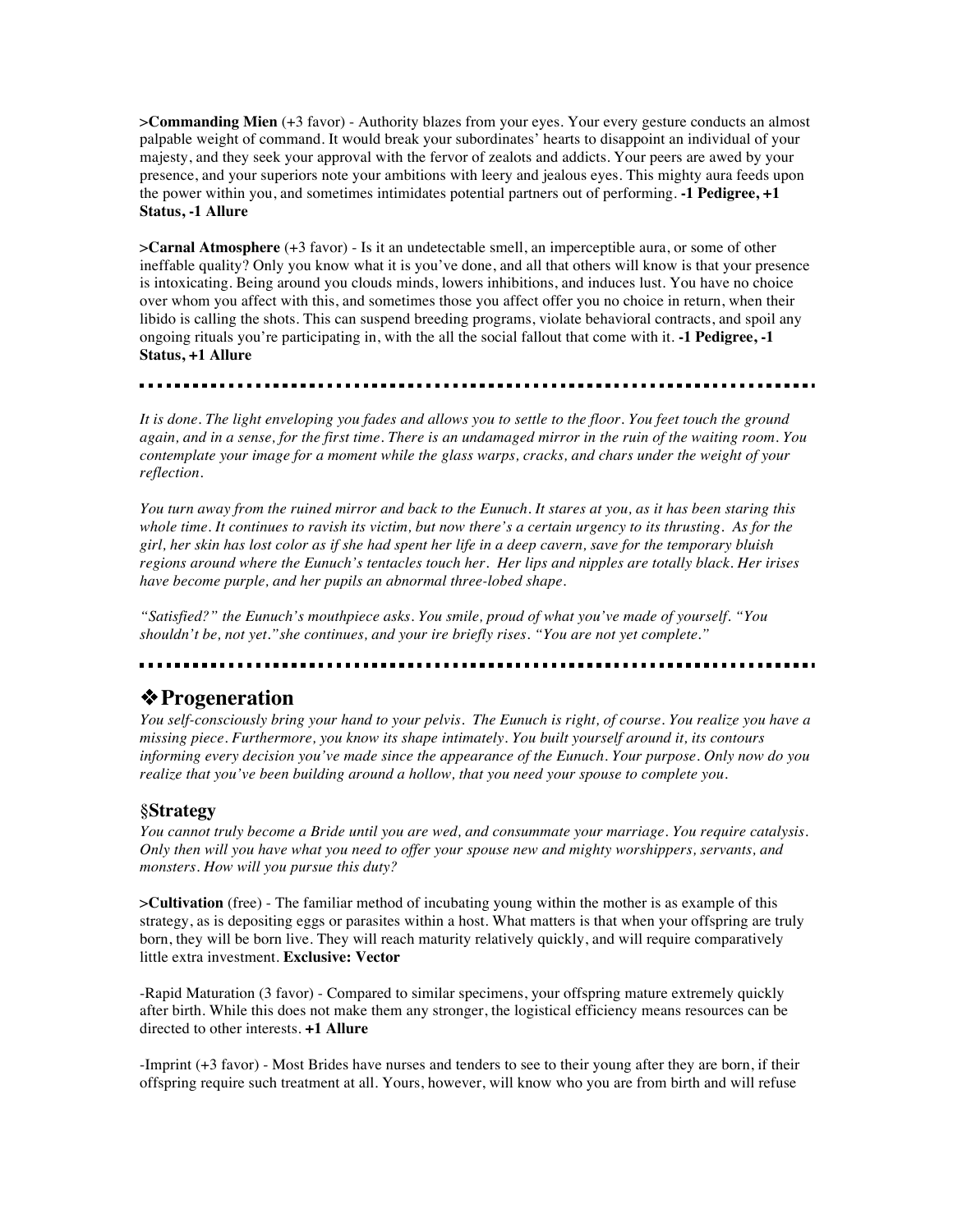being tended to by anybody else, sometimes lethally. If you want your progeny to survive to maturity you must see to them yourself. This responsibility will preclude many social opportunities. **-1 Status** 

>**Brooding** (free) - Marked chiefly by lengthy periods of external gestation, this strategy means your offspring will be born as eggs, pods, seeds, or masses of protoplasmic gel. Even after they hatch, your offspring need to mature before they can truly become of use. **Exclusive: Vector**

-Conditional Emergence (3 favor) - Your progeny do not develop on an internal timetable, but rely on external circumstances. Circumstances such as: incubation in places of power, exposure to rare energies, or requiring certain alignments of planets and stars above. This slows your production further, but the extra time gestating and the power required to unlock them creates beings of singular power and majesty, more than making up for their rarity and investment. **+1 Pedigree**

-Nesting Instinct (+3 favor) - You feel compelled to remain near your offspring until they hatch, often preparing nests or dens for them. Furthermore, you cannot abide anybody you do not completely trust to approach. Your protective instinct may prove beneficial, but the time spent tending to your nest is time you aren't spending on filling the next. **-1 Allure**

>**Pupation** (free) - How your progeny enters the world isn't of as much importance in this strategy. What matters is that when they do enter it, they aren't complete. They may be larvae or grubs, or they may simply be immature, but they are useful to a certain extent. Eventually, they will spin a cocoon, pupate, or undergo a growth phase that will see them achieve their truest potential. **Exclusive: Vector**

-Multimetamorphosis (3 favor) - Your offspring will not only undergo one such change. It may undergo several, or periodically do so as long as it lives. The changes they undergo may be predictable, or may depend on their experiences, but they will be impressive regardless. The news that circulates about your progenies' latest developments will keep you in the forefront of others' minds. **+1 Status**

-Delicate (+3 favor) - Your offspring require exacting conditions to be maintained throughout their development. The slightest deviation will reduce your progeny's potential irreversibly. So demanding are your offsprings' requirements that perfect specimens will be rare. **-1 Pedigree**

>**Synergism** (3 favor) - You yourself are actually infertile. What you can do, however, is impart a blessing to your partners so that their children by other partners are touched by the power of Teiatat. Turning this ability to your greatest benefit requires forethought and planning, and perhaps a bit of art. Cooperating with other Brides results in spectacular outcomes, such that your peers may seek you out for ambitious projects. Taking this path prevents you from having a strong impact on how blessed children turn out, preventing you from taking a Specialty. **Exclusive: Vector, Class; Requirement: Cannot take Specialty Choice**

>**Subversion** (3 favor) - You are not involved in the creation of new life at all. Instead, you take existing life and repurpose it to your whim. The exact methodology you employ is up to you. A mystic ritual, an arcane infection, a hideous process of rebirth, what matters is that you somehow recreate beings in your own image. Though you may technically repeat this process, diminishing returns on effort means that the second time onward sees little additional progress. As a side effect, those you remake are imprinted with a small amount of loyalty to you; despite their personality or opinion of what you've done to them, at the very least they won't take immediate action against you. **Exclusive: Vector, Class; Requirement: Cannot take Specialty Choice**

-Psyche Corruption (3 favor) - You do not only twist the bodies of those you affect, you warp their very minds and souls. Their personalities will slowly change to match the changes inflicted to their bodies, even the most stalwart wills won't emerge entirely unchanged if the transformation is not interrupted

-Untainted Will (+3 favor) - No matter the other changes inflicted on them, your victims are no longer ingrained with the minimal loyalty that would protect you from immediate retaliation. Even if they are pleased with the changes, their life remains their own. If you want control over your creations, you must employ other methods.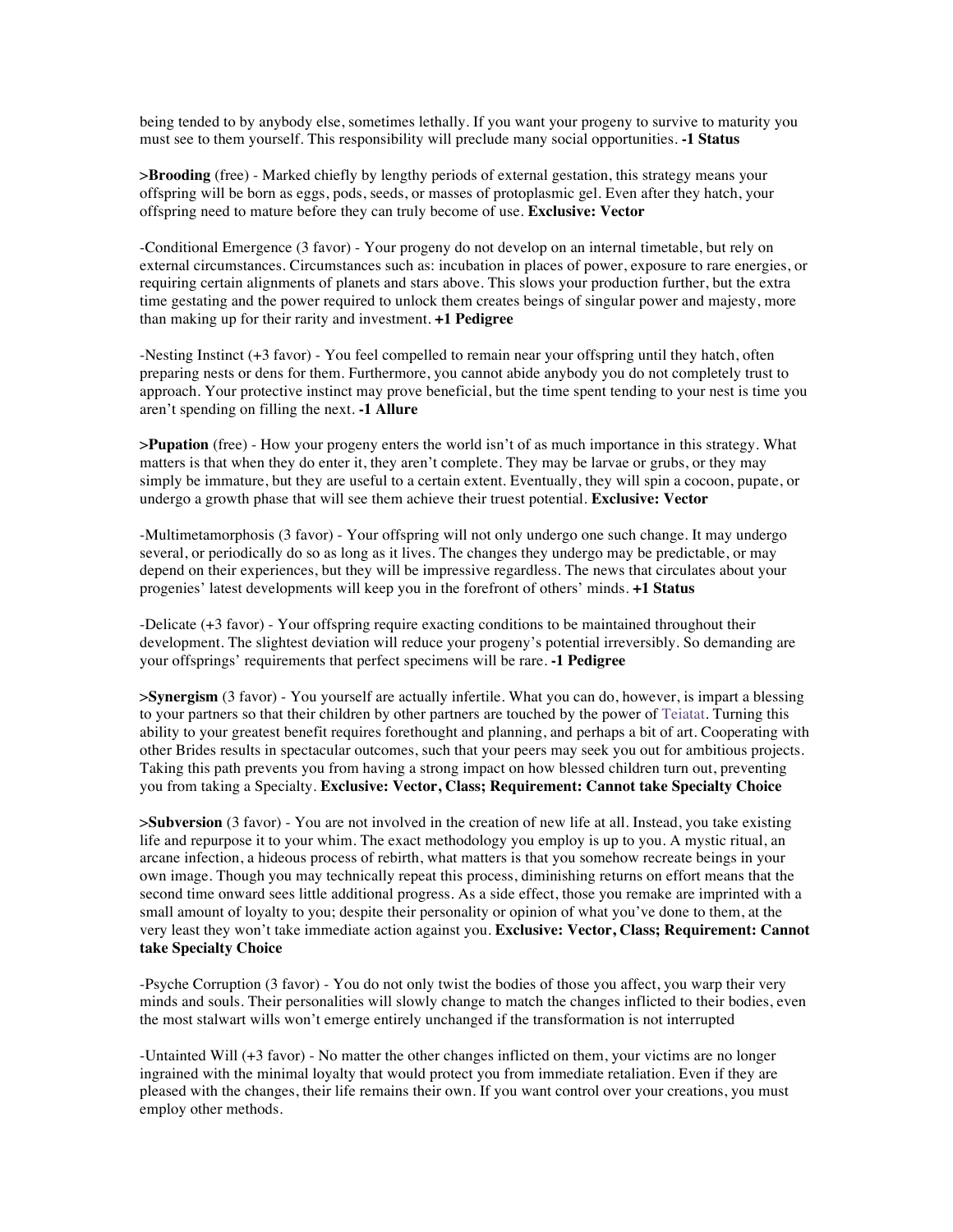### §**Speciality**

*A vision: in a flash of insight, you see all the progeny you will produce, could ever produce, in all their infinite shape and variety. It is too much. Not too much for you to comprehend, but too much variety to be efficacious. When the time comes, you can plead to Teiatat to spare you your full potential, so that you might explore the depths instead of skimming the surface of infinite breadth.*

>**Humanoid** (free) - Genealogies involving Brides are… problematic. Sometimes their offspring are essentially clones of the other parent. Sometimes their offspring are entirely unlike either parent. This option ensures your children will always take after you… at least in the rough outline. This often stunts your progeny's true potential, and will certainly give you a reputation for timidity, but certain potential partners explicitly desire such a result for whatever reason **-1 Pedigree, -1 Status, +1 Allure, Exclusive: Class**

-Changelings (3 favor) - Your children will be indistinguishable from natural humans… almost. The more gifted of your progeny will have telltale marks or mutations, and the more normal-seeming ones won't have abilities much better than baseline humanity. You'll have to strike a balance between stealth and effectiveness. **+1 Status, Exclusive: Subclass**

-Hybrids (3 favor) - Your children are the best of both worlds. They will have much of the power of their parentage while retaining much of their human physiology and psyche. Of course, they could never be mistaken for a natural human, and they would be prone to adopting alien mindsets, but those are easy trades for the sake of power. **+1 Pedigree, Exclusive: Subclass**

>**Multitudinous** (free) - Quantity is a quality all to itself. Nowhere is that more true than with this option. Some brides are known for producing twins or triplets, but not you. Your progeny form uncountable masses of small creatures, or stranger things. This unorthodox approach satisfies an underfilled niche in the society of the Brides, but has a commensurate tradeoff. **-1 Pedigree, +1 Status, -1 Allure, Exclusive: Class**

-Monarch (3 favor) - The swarms, hordes, or masses that arise from you instinctively obey your commands. Depending on their nature, they may only be controllable through pheromones, or they may in fact remain in constant psychic contact with you or someone you designate. Coupled with their natural swarm intelligence, a competent central authority can greatly improve their efficacy **+1 Pedigree, Exclusive: Subclass**

-Swarm Heart (3 favor) - That the offspring of Brides can reproduce in turn is taken by outsiders to be a principle of Teiatat-in-Lavender, but such is not always the case. Sometimes, for reasons of efficiency or control or something else entirely, it is appealing that their progeny be mules, infertile, or otherwise incapable of reproduction. You are more than capable of maintaining the size of your progeny-hordes by yourself, so why shouldn't you hoard the means to create more? **+1 Status, Exclusive: Subclass**

>**Implement** (free) - What results from your matings are less realized creatures, and more living tools designed for specific purposes. They may not even technically be alive, simply shaped by biological and magical processes. One child may be a worm that chews a tunnel as directed without care or even thought. The next might simply be a crystalline collection of exotic senses that psychically relays what it experiences to its master. Specialization focuses strengths, but earns you a reputation as a 'fixer' rather than a proper Bride. **+1 Pedigree, -1 Status, -1 Allure, Exclusive: Class**

-Engine (3 favor) - More than mere tools, your offspring are complex systems unto themselves. They may become part of a hideous bioindustrial complex, or serve as war machines in a great army, or grow into great facilities and vehicles in their own right. Such engines almost always prove quite impressive, impressiveness that passes up to their progenitor. **+1 Status, Exclusive: Subclass**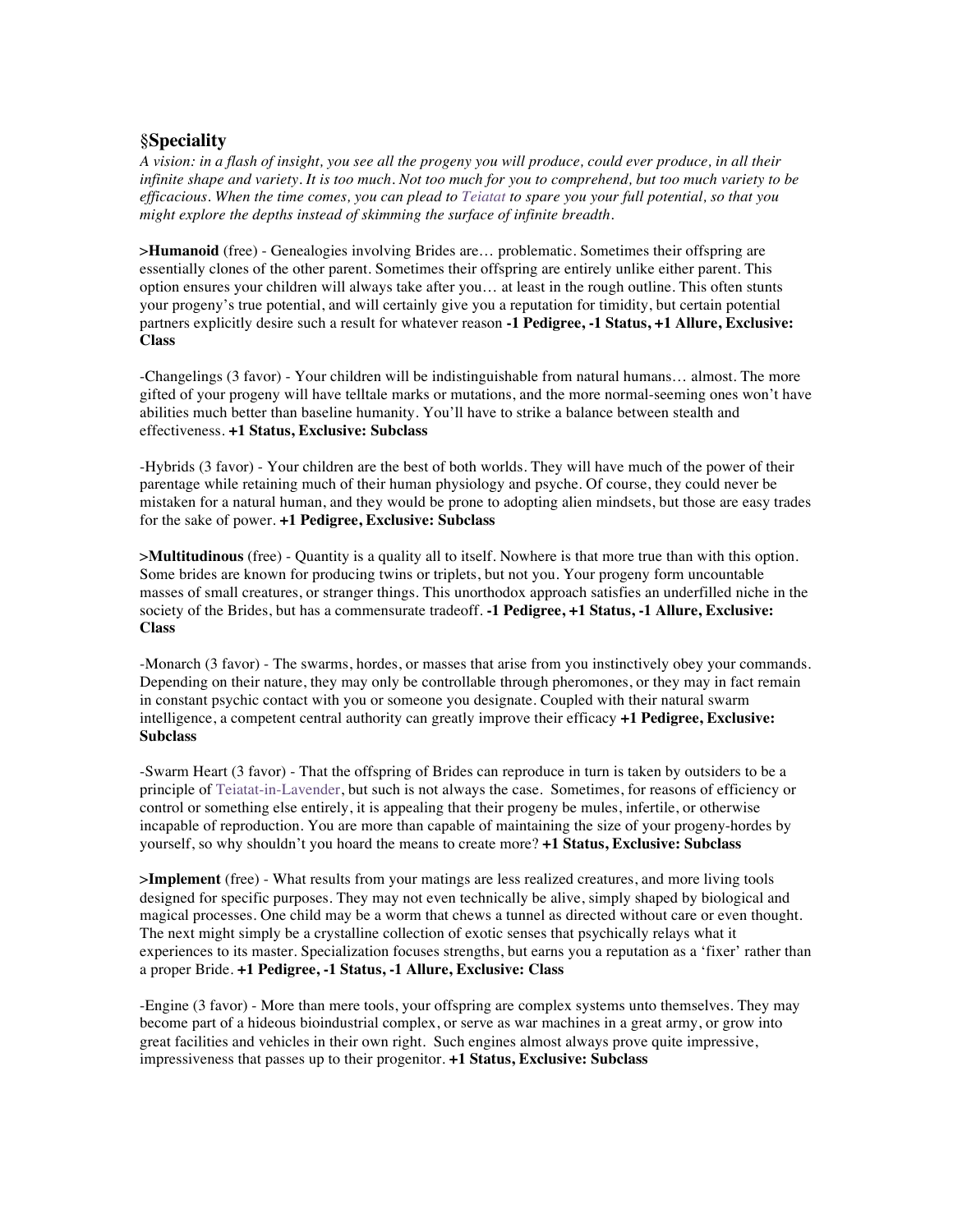-Expendable (3 favor) - Your creations exist to be used and discarded. If they are weapons, they are more likely to be ordinance than the launcher. They may exist only to serve as sacrifices in rituals with exacting requirements. In fact, they needn't necessarily be life at all. You may exist as a kind of refinery or catalyst yourself, producing rare reagents in place of progeny. Burning candles like this trades their longevity for effectiveness. **+1 Pedigree, Exclusive: Subclass**

*Satisfied with your destiny, you approach the Eunuch. It leers down at you, its hunger, its lust palpable in the air between you and it. It blinks, and refocuses its efforts on its victim. Despite the Eunuch's fervor, the girl's voice is as even and steady as ever. "It is a fine form..." The Eunuch resituates itself, and adjusts its grip on the girl's wrists.*

# !**Dowry**

*"Your form may be the greatest gift the Holder of Three Thrones may offer, but it is far from the only one. Your dowry, of course, and a place amongst your peers. Besides that, I can arrange for you certain… bargains, if what Teiatat has granted you is insufficient for your hungers."*

*"We have much to discuss," she continues, "But let us begin at the beginning, yes?"*

### §**Treasure**

*A dowry awaits, treasures and trinkets and wonders, as much as you can desire and your spouse is willing to grant. Be forewarned, while many of the offerings come with great power, some have costs, whether overt or hidden. Some of these boons may indeed be better termed curses…*

>**Title**\* (see text) - At the beginning, you will have only your name and your first title, a Bride of Teiatat. It is the nature of immortals to acquire titles and sobriquets over their endless lifespans. Most quickly earn another name as they ascend, the respect paid to a unique and splendid creature. Occasionally, though, the Holder of Three Thrones will announce a new Bride, broadcasting a series of titles to oracles, psychics and other sensitives. This is regarded as a good omen, and earns a Bride early respect from peers. Cost per purchase = 4\*(current # of purchases) Grants Status per purchase = current # of purchases **+x Status (see text)**

>**True Name** (4 favor) - Becoming a Bride is an opportunity to take up a new name. Sometimes this is done to reflect embracing a new nature. Sometimes this is done because the experience was traumatic enough to cause the Bride to forget the old one. Rarely, it's because Teiatat bestows a name on a Bride. This is a special name. A secret name. This name gives you a profound connection to your deity, a direct flow of power, but it also presents a vulnerability. Many sorcerous rituals exploit the power of a true name to inflict injury and disaster, or more commonly, grant some degree of control over a victim. Some rites, however, use a true name as a conduit for blessings. Protect your name well, and give it only to those you trust. **+1 Pedigree**

>**Nuptial Torc** (+3 favor) - Brides need no symbol commemorating their marriage. Their very nature is symbol enough. Some delight Teiatat by asking for one, though. This symbol takes the form of some kind of collar; these possess great variance in design and even material. Some are metal. Some are mostly leather. Some appear to be made of living flesh. This symbol of your Bridal vows does present a slight vulnerability: There exists a ritual, uncommonly known, that can create a leash for the Torc of a captured Bride. Until such a leash is removed and destroyed, something the affected Bride is incapable of doing, the Bride would be compelled to obey almost any command given by anybody who holds the other end.

>**Lavender Grimoire** (7 favor) - All brides are gifted with some small talent in the art of sorcery, and ingrained with expertise in few rituals depending on their initial trajectory through fate. However, there exist many, many different ways to apply and supplement the power of Teiatat-in-Lavender. Methods to shorten incubation, or lengthen it to bathe your offspring in your power longer. Rare herbs, minerals, and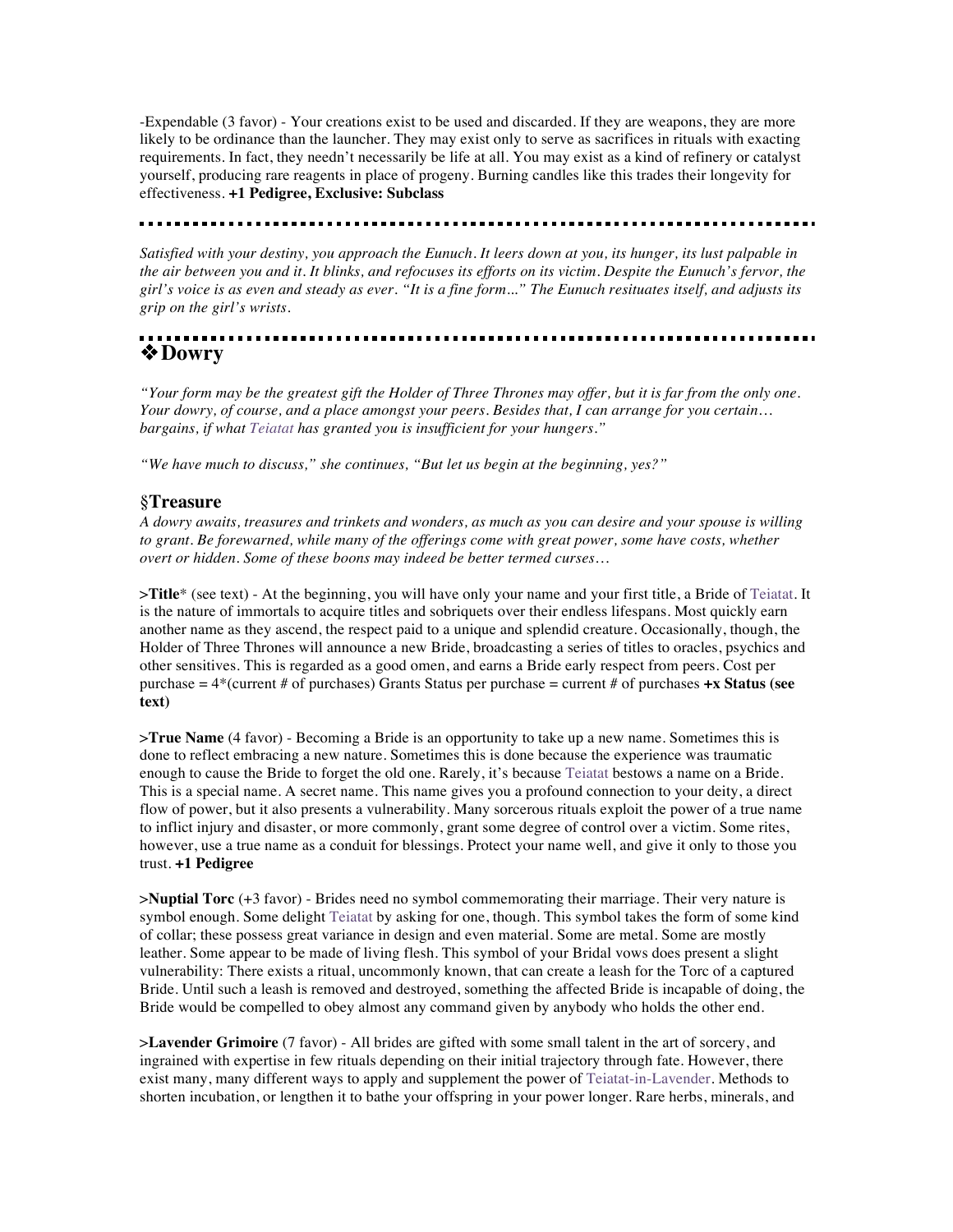other substances to fortify your progeny. Techniques for mingling the essences of multiple partners in a form of gestational alchemy. Comprehensive knowledge of these rites would be a treasure in and of itself **+2 Pedigree**

>**Crimson Manual** (7 favor) - Brides are chosen for their potential ability to serve Teiatat-in-Lavender, but some display a certain talent in more Crimson ways as well. Those that show such potential are gifted with tutelage in the killing arts from the greatest devotees of Teiatat-in-Crimson. The exact techniques conferred depend on the Bride being taught. Rigid martial arts, with a thousand maneuvers for every occasion appeal to some Brides, while others respond better when their bestial instincts are honed to apex-predator perfection. In addition, certain more mystical techniques will also be conferred, battle meditations, strategic spells, and others besides. **+1 Pedigree, +1 Status**

>**Primordial Woad** (3 favor) - This supply of creams, lotions, powders, and sundry substances can be likened to ordinary cosmetics; in much the same fashion as nuclear weaponry can be likened to cigarette lighters. Harvested from the deepest of forests, deserts, and other wild places, where man seldom treads and returns, the ingredients are soaked in the ancient power of nature, and refined to become these superlative substances. You, or your servants, will be given the knowledge of the combinations and patterns in which they can be applied. They can set the blood of potential partners boiling with lust, and apply different blessings to the resulting conception. The blessings have a variety of effects, but none are without merit. Mortal minds have been broken by the strength of the primal urges contact with these materials induces, but a Bride should be able to handle them. **+1 Pedigree**

>**Abyssal Ink** (3 favor) - Deep in the utter depths of oceans, deep in the crevices of the earth where the mistakes of gods were discarded to fester forever, there are creatures that have never known light or warmth, and minerals unknown to those who live free of crushing waters and endless night. Only the foolish would dredge them up. Only the mad would refine them into ink. Only the wicked would insert this ink into the flesh of another. And you have asked that all this be done to you. This extensive working leaves tattoos covering your flesh. The interconnected sigils form organic curves and wicked jags by turns, a pattern with a meaning maddeningly out of reach to those uninitiated to their mysteries. The colors are not those of the day, but from a palette that has never seen the sun. You will become a horribly beautiful work of art, and many will envy you your skin. They needn't know about the way these tattoos influence your psyche. **+1 Status**

>**Celestial Charms** (3 favor) - Sourced painstakingly from a thousand thousand fallen meteors, broken, pillaged, and discarded for containing only rock and iron, and a thousand more, containing mere motes of the desired substances, until enough was collected to present you with this treasure. A piece of fallen sky is rare and valuable enough, but sometimes, when sky touches earth, it leaves behind a material that cannot be found in earth or sky. Fabulous metals and unique gems forged into exquisite jewelry and embedded forever into your flesh. Rings, studs, chains, whatever you desire, until you become as a constellation fallen to earth. When the treasure is made a part of you, you will become the treasure desired by all. You may not appreciate the lengths some will go through to possess you. **+1 Allure**

>**Argent Spark** (2 favor) - The Lavender Regalia represents the growth and indulgence of Life, and the Crimson Regalia represents its struggle and diminishment. What, then, is the symbolism when Teiatat wears silver? You can petition your spouse for a mote of Argent power. This miniscule flame within you can be stoked into a brief burst of destructive energy if fed from your own reserves, making it a powerful weapon that is nearly undetectable before it is used, though draining to use repeatedly.

-Argent Blaze (5 favor) - Teiatat may be persuaded to indulge you further with the influence of the hidden aspect. More powerful, more versatile, and easier to use, even the smallest fraction of the awful might of the Argent Throne will strike fear into the hearts of your foes, and being possessed of the mysteries of the Argent Throne will bring the attentions of the curious and the foolish. **+1 Status, +1 Allure**

>**War-Fan of the Concubine-Marshal** (5 favor) - These rare treasures take the form of courtly folding fans. When unfurled, they show scenes of copulation and/or violence, done in lurid reds and purples. This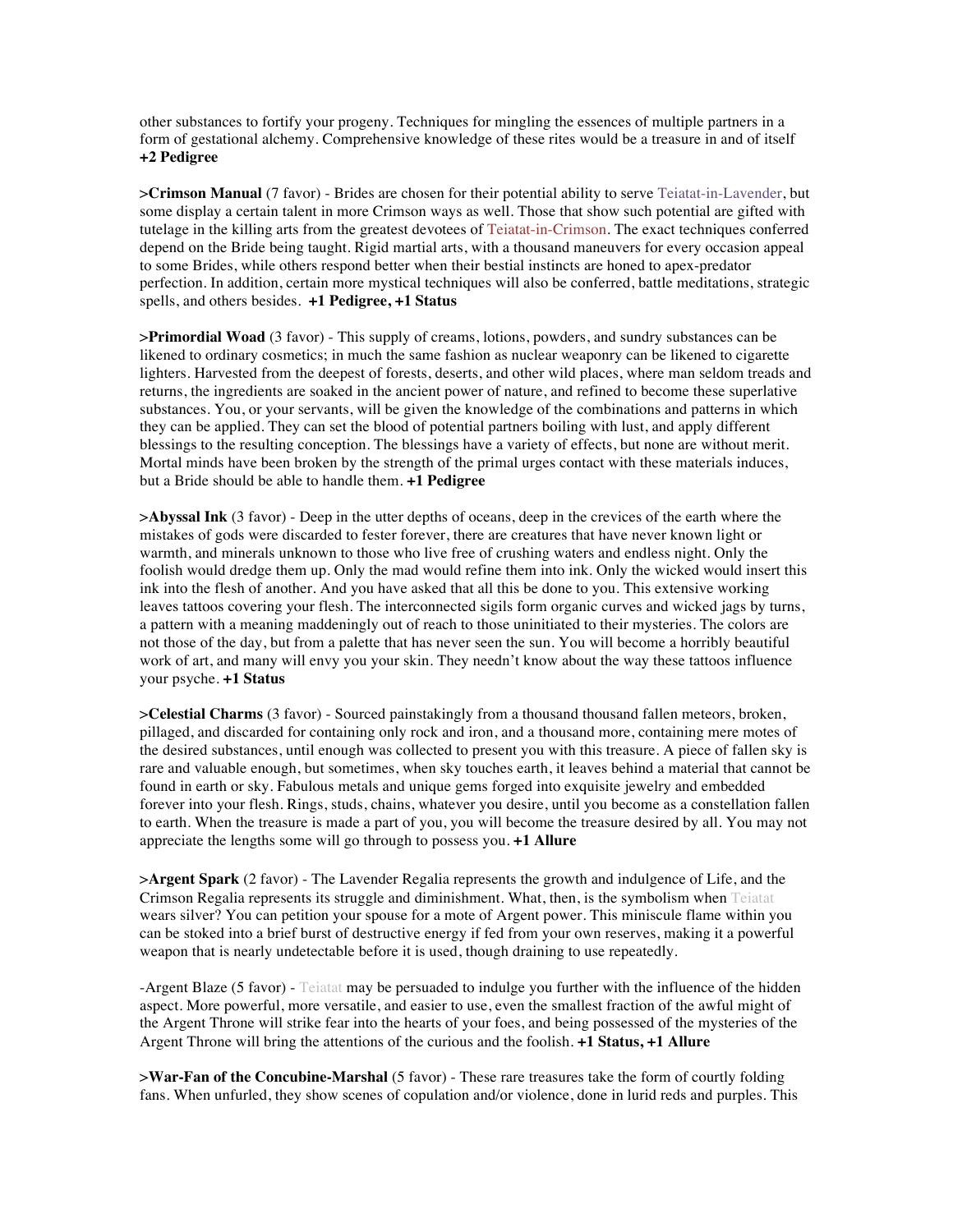scene changes every time the fan is folded and unfolded again. These fans are modified versions of those granted to Teiatat's favored war leaders as recognition of superlative strategic and tactical acumen. If given as a wedding gift, it is because Teiatat has also gifted the recipient with the ability such an award commemorates. These fans also possess a secret: Their edges are sharp and strong, allowing them to act as weapons, and they serve as conduits of mystic energies, allowing for ranged assaults as well.

>**Rorrim Mirror**\* (3 favor) - Place two mirrors facing each other, and walk down the infinite corridor that's been made. At the end can be found one of these rare treasures. Kept completely obscured so that none may inadvertently gaze into it, you will be the first and only to look into this glass. You will meet your own gaze and the mirror will shatter. But the image will remain. Such mirrors usually create perfect duplicates of the first to gaze into them, but their exact natures vary from mirror to mirror. Some reflections can be reabsorbed into the original and released later. Some reflections have their own minds, and some are vessels for the consciousness of the original. Some exhibit stranger qualities entirely, and all these strangenesses are only compounded when an individual uses more than one of these mirrors.

>**Rite of Flesh Union** (6 favor) - This dread secret grants you the ability to absorb the physicality of another entity, in whole or in part. Their power will be added unto your own. There is a variety of ways this secret may be applied. Your form may remain is it was before the fusion, betraying no sign of what happened, or you may adopt certain traits from your victim, you may even be able to dredge up and submerge traits at will. You may gain their mass or stay the same size. Their mind might be subsumed into your own, suppressed into dormancy, or may remain independent. The effect may even be reversible, or temporary. No two who learn this rite seem to apply it in the exact same fashion, but all gain by it. **+1 Pedigree**

**>Rite of Echo Bestowal** (2 favor) - Those caught in the orbit of a Bride will eventually, inevitably, find themselves changed to suit the desires of the Bride who has enthralled them. The gentlest Brides may try to avoid doing so, but those they love still grow more devoted and lustful. Other Brides exult in the power they have over mortals and twist them into walking wet dreams with spells and mutagens. Doing so can be expensive, though, in time, resources, and magical energy. There exists a slightly more cost-effective rite that allows a Bride to impart certain traits to a recipient, with the caveat that the bestowing Bride already possesses such traits. It's a favorite amongst the more narcissistic Brides. The Rite can be revoked at any time, or be made permanent, but either application will reverse itself if the bestowing Bride loses the echoed trait. This ritual can echo almost any merely physical trait, and most of the more minor mystical traits, but supernal traits like Bridehood cannot be bestowed through this ritual.

>**Rite of Worldstepping** (4 favor) - Whether far-flung cultists of Teiatat-in-Lavender are desperate and in need of aid, or are successful and is ready to progress, they may decide that hosting a Bride would suit their aims. In an hours-long ritual equal parts sorcerous rite, religious ceremony, and libidinous orgy, a gate may be opened so that a Bride may step through and enjoy the attentions of the cult. The Bride is summoned by name and/or title, meaning obscure or infamous Brides are seldom called upon in this way. A more complicated, lengthier, more resource-intensive, and less sensual ritual exists that allows one to 'send' a portal rather than 'receive' one, giving such Brides the ability to travel to other worlds with a limited retinue, to boot.

>**Primal Array** (3 favor) - All Brides will be provided with whatever clothing they require, if any, but some Brides will assemble singular wardrobes. One example is savage garb, as might be assembled by a nomad save for the exceedingly rare and varied origins of the raw materials. You may conceal your form beneath layers of leathers and furs of fantastic beasts, or throw modesty to the wind and wear only a few cords and bone charms. In time, you may contribute to your apparel yourself, with materials derived from beasts you slay personally, or partners you find inadequate or displeasing. **+1 Pedigree, Exclusive: Wardrobe**

>**Regal Array** (3 favor) - All Brides will be provided with whatever clothing they require, if any, but some Brides will assemble singular wardrobes. One example is impressive finery, suitable for the courts of emperors and hierophants. You may conceal your form beneath layers of fine cloths and lace, or throw modesty to the wind and wear only jewelry and gems. Your apparel sends a message that though you are a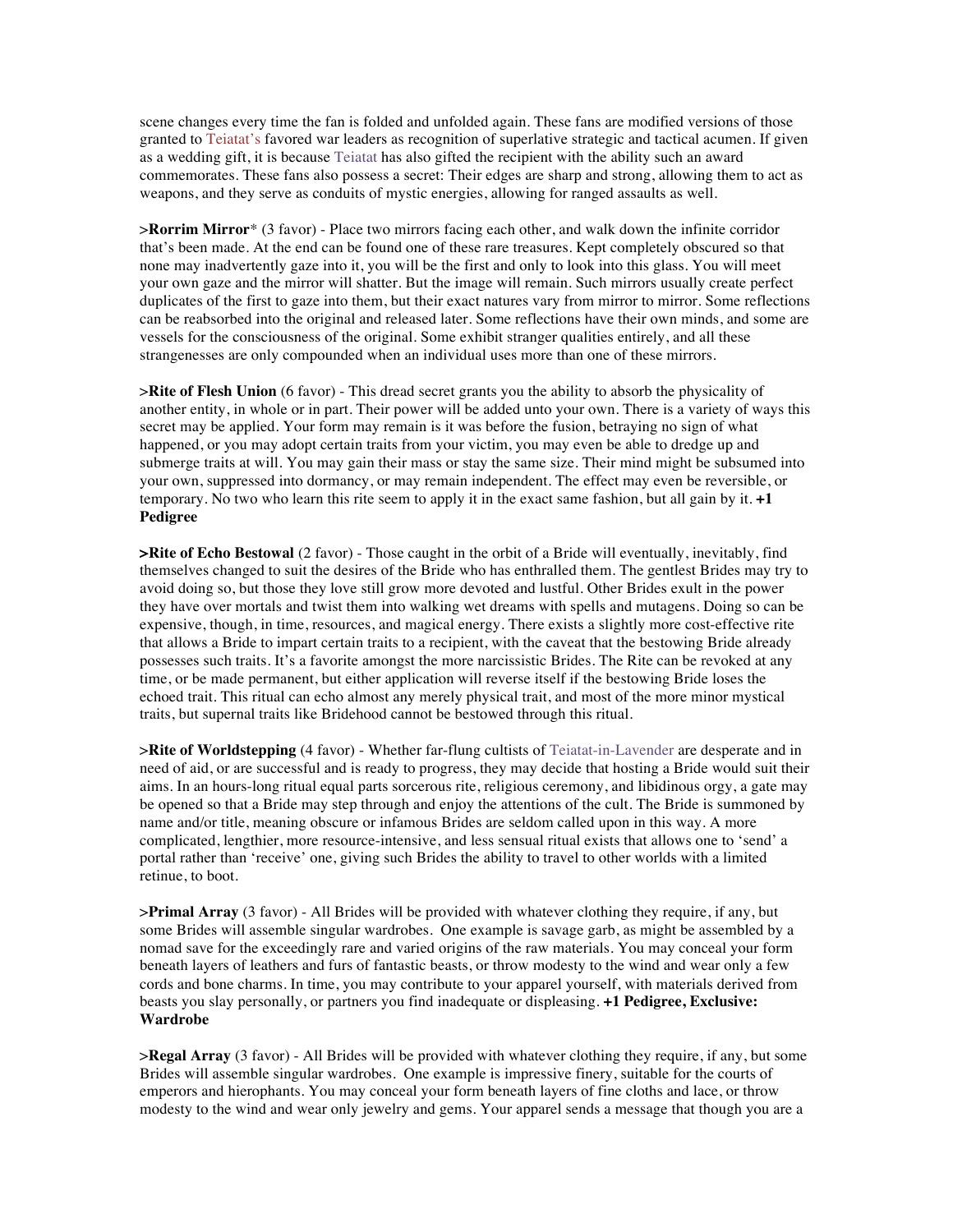sexual creature, you are also a calculating creature, and those with the wit to receive it may respect it, or resent it, but they cannot ignore it. **+1 Status, Exclusive: Wardrobe**

>**Seductive Array** (3 favor) - All Brides will be provided with whatever clothing they require, if any, but some Brides will assemble singular wardrobes. One example is sultry attire, fit for sultans' harems or commoners' bordellos. You may conceal your form beneath layers of humble fabrics and veils, or throw modesty to the wind and wear only transparent silks and scraps of cloth. Your apparel may conceal or simply tease, obsequiously hide or bare all, but all with the purpose of inciting the desire of those who so much as glance at you. **+1 Allure, Exclusive: Wardrobe**

>**Filthy Lucre**\* (4 favor) - Treasure needn't be goods of impossible providence, or artifacts brimming with cosmic power. Treasure need only be valuable. Gold! Gems! Tapestries, silks, jewelry, and furniture… or maybe more intangible things. Blackmail, or indulgences, or secret knowledge, or hidden alliances, or simply the favor of Teiatat, whatever the form, with a little creativity you can turn such valuables to the task of earning you respect and power. **+1 Status**

### §**Bonds**

*More valuable than gold is a useful ally, more valuable than diamonds a trustworthy servant. Your spouse may see fit to bind others to your fate. Some may be collections of common servants, others may be prodigies seen nowhere else in the universe. All have their own merits, but some will bring… an interesting weave to your growing social tapestry.*

>**Knights-in-Crimson** (8 favor) - Not all who worship Teiatat-in-Crimson are red-fanged savages. Some take the notion of conflict to a more rarefied level, leaping into the battlegrounds of economics or politics, indulging in their cannibalistic rites only on particular occasions. Their firstborn inherit their subtly bloody empires, so the second and third children are inducted into the elite of the Crimson cults, and provided with the very best arms and training their parents can provide. Their tactics and equipment vary by their origin, but decades or centuries of refining and improving a martial tradition makes them all very effective. Such cults occasionally second some of their knights to protect a Lavender Bride, a task they consider noble, but lacking in glory. Perhaps you can offer them something to make their assignment more attractive? **+2 Status**

>**Sensual Ritualists** (8 favor) - Versed in sorcerous techniques, these individuals specialize in the rites associated with the Lavender Throne. Fertility rituals, charms of empowerment, mutagenic spells, and much more besides, and all will be used as you direct. Other worshippers of your shared deity tithe the requisite materials and implements such rituals need: candles, herbs, bells, robes, chains, ropes, whips… everything commonly used in Teiatat-aligned rites. More rare potent materials will require effort on your part to obtain, however. **+1 Pedigree, +1 Status**

>**Sans Serviteurs** (+4 favor) - It is almost a given that Brides be assigned a number of servants to see to their needs. Even if a given Bride prefers to operate alone, dutiful retainers will wait at their lair, ever-ready to fulfill whatever the Bride they serve demands. Some Brides refuse even these, while others, for whatever reason, are never assigned such useful servants at all. **Exclusive: Retainers**

>**Drudge Throng** (+2 favor) - Creating a servant fit for a Bride is an intensive process. Not only must the candidate successfully complete the exacting training to serve a given Bride's needs gracefully and demurely, they must first survive the period of psychological inurement meant to accustom them to the things they may see and participate in during their service, and before that, the indoctrination necessary to make them fervent cultists of Teiatat. It may be worthwhile to trade quality for quantity and only perform the first step. A large contingent of enthusiastic, albeit untalented, retainers could have its advantages, if you are prepared to deal with misinterpreted orders and the occasional 'initiative' on their part. **Exclusive: Retainers**

>**Personal Sect** (4 favor) - All those who directly serve Brides worship the Holder of Three Thrones. For many, their service to the Brides is indirect service to their deity. Some, however perceive an Elder Power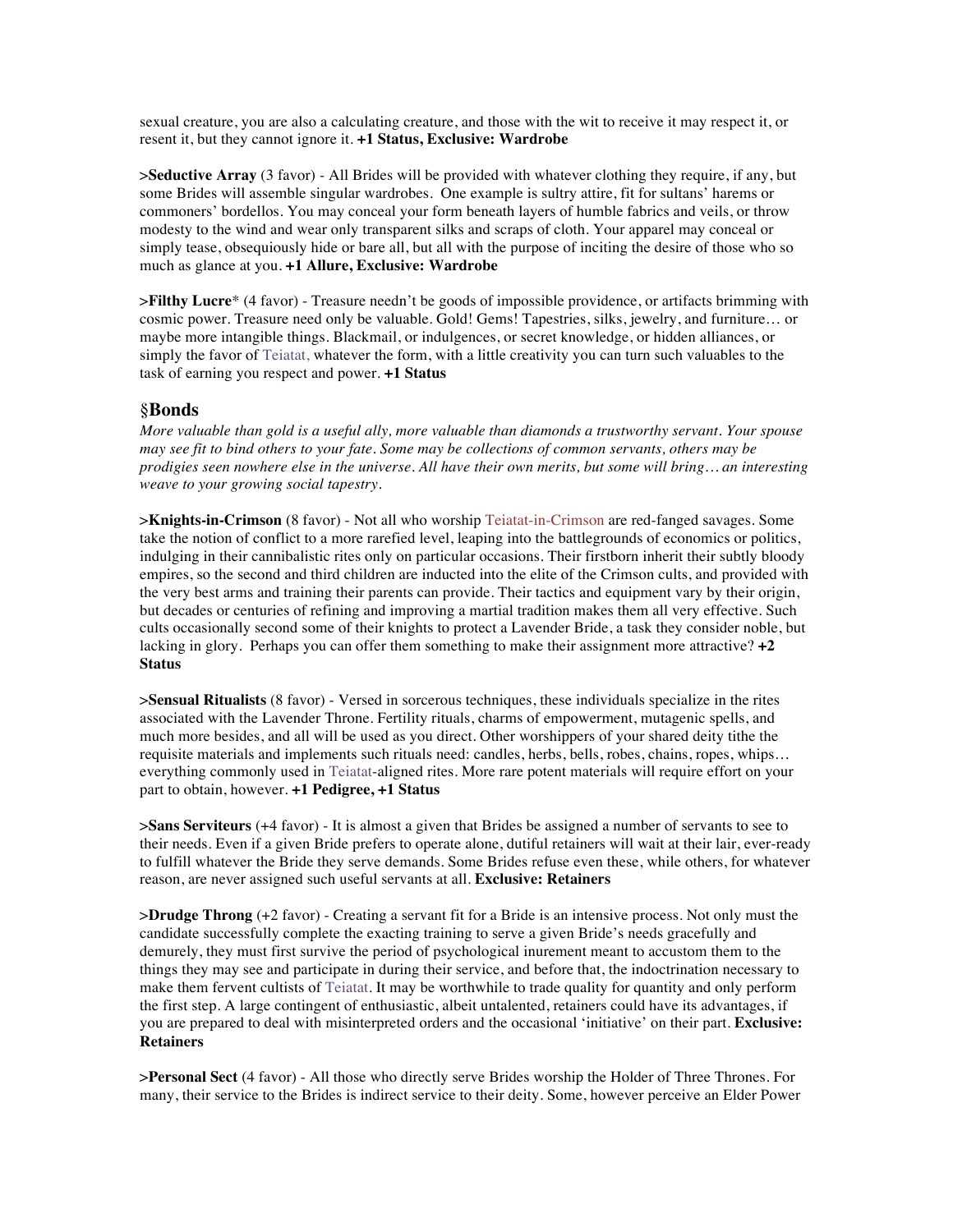such as Teiatat too mighty and distant to even worship, and so focus their devotion on the focus of their attention. A sub-cult such as this would serve you with even greater fervor, and be willing to perform a wider variety of tasks, but they lack much in terms of ability beyond domestic service. The primary benefit is the envy of your peers for such a dutiful personal staff. **+1 Status, Exclusive: Retainers**

>**Chaq, Spider-Goddess** (1 favor) - Around a certain star orbits the corpse of a dead Elder Power. No history of mortals records the means of the nameless Power's demise, but the guttering star and the shattered planets that orbit it give testament to the forces involved. In time, scavenger life forms came across the carcass, and began to feed upon it, ignorant of the nature of that upon which they fed, growing in power, intelligence, and divinity as they did so. Now, an entire carrion ecosystem of god-beasts festers on and in the great corpse. One product of the shifting tides of growth and decay is a race of spider-creatures. They patched the pieces of the most habitable planet back together with vast cables of braided silk. They tied the rocks of the system's great asteroid belt into a great chain of palaces carved from the dead rock. They war amongst themselves, but cooperate to extract worship and tribute from the humans that dwell in their system, and to launch raids on the Elder carcass to feed on the carrion-gods who squabble over their endlessly decaying cradle.

One of these god-spiders, known as Chaq, tired of the constant conflict and sought service to Teiatat to satisfy her desires, who in turn bound her fate to yours. Though not a true shapeshifter, Chaq will adopt a form that will appeal to you; assuming a form between human and monstrous spider. Though she won't discard her inherent femininity, Chaq will take up the traits that most appeal to you. This is not a kindness. Chaq is possessive and domineering, and will use your attraction to draw you into her web. She will regard you as nothing less than her property, though she recognizes your nature as a Bride saddles you with certain duties. She will treat you kindly, though with a backhanded affection, and will indulge in you as frequently as she can get away with it. She will vigilantly protect you from threats, though she may get jealous if you spend too much time seeing to your own projects. If you let her, she will grow increasingly dominant in your life until she controls every aspect of it. Also, she's fond of bondage.

-Oviposition (+3 favor) - Chaq's race reproduces in quantity, but of the few offspring that even survive infancy, even fewer become true members of the race, most succumbing to some developmental dysfunction and becoming bestial spider-monsters. The price Teiatat extracted from Chaq was the ability to create more of her kind, but not necessarily the ability to produce young. If she were allowed to keep this aspect of her nature, the form she adopts would possess some sort of organ for laying eggs, and the viewpoint she adopts would be that a Bride such as you would be an excellent place to deposit them. While the two of you together would produce magnificent spider-progeny, Chaq would receive most of the credit for them. **-1 Status**

-Amazing Spider-Parasite (3 favor) - The carcass of the Elder Power is swarmed with an ever-shifting ecosystem of scavengers and the predators that feed on them, divinity passing up the food chain until the next innovation shakes up the status quo and yesterday's apex becomes tomorrow's dinner. The races that last the longest are those that manage to escape the fray entirely. One example is the spider-gods that rule the system. Another would be the genus of parasites that prey upon the spider-gods. They've taken on some traits of their hosts, including arachnid qualities and a certain amount of divinity. This particular specimen takes the form of a spider-like phallic organ that will either supplement a host's genitalia, or replace them. It can fuse to you or Chaq, and pass on its divine power to the host's progeny, but it has a bestial, lustful intellect of its own that may influence the mind of its host. Upgrades from the Penis tree can be applied if purchased. **+1 Pedigree**

>**Rue, Enigma** (1 favor) - This isn't a bond ordained by your spouse, more of a self-fulfilling prophecy. At some point, some action you'll take will benefit a certain young girl. You might not even notice it at the time, but she'll attach immeasurable importance to your apparent generosity and fall madly in love with you… quite madly. Rue isn't an ordinary little girl. Her apparent personality will vacillate between an innocent girl's, a lust-mad imp's, and a domineering warden's. She possesses immense strength and durability entirely unfitting to her petite size and adorable appearance, and she is unafraid to employ it to the end of protecting you from 'threats', a word with an opaque, inconsistent, and frequently problematic definition as she applies it. She also seems to know something of the art of sorcery and will conduct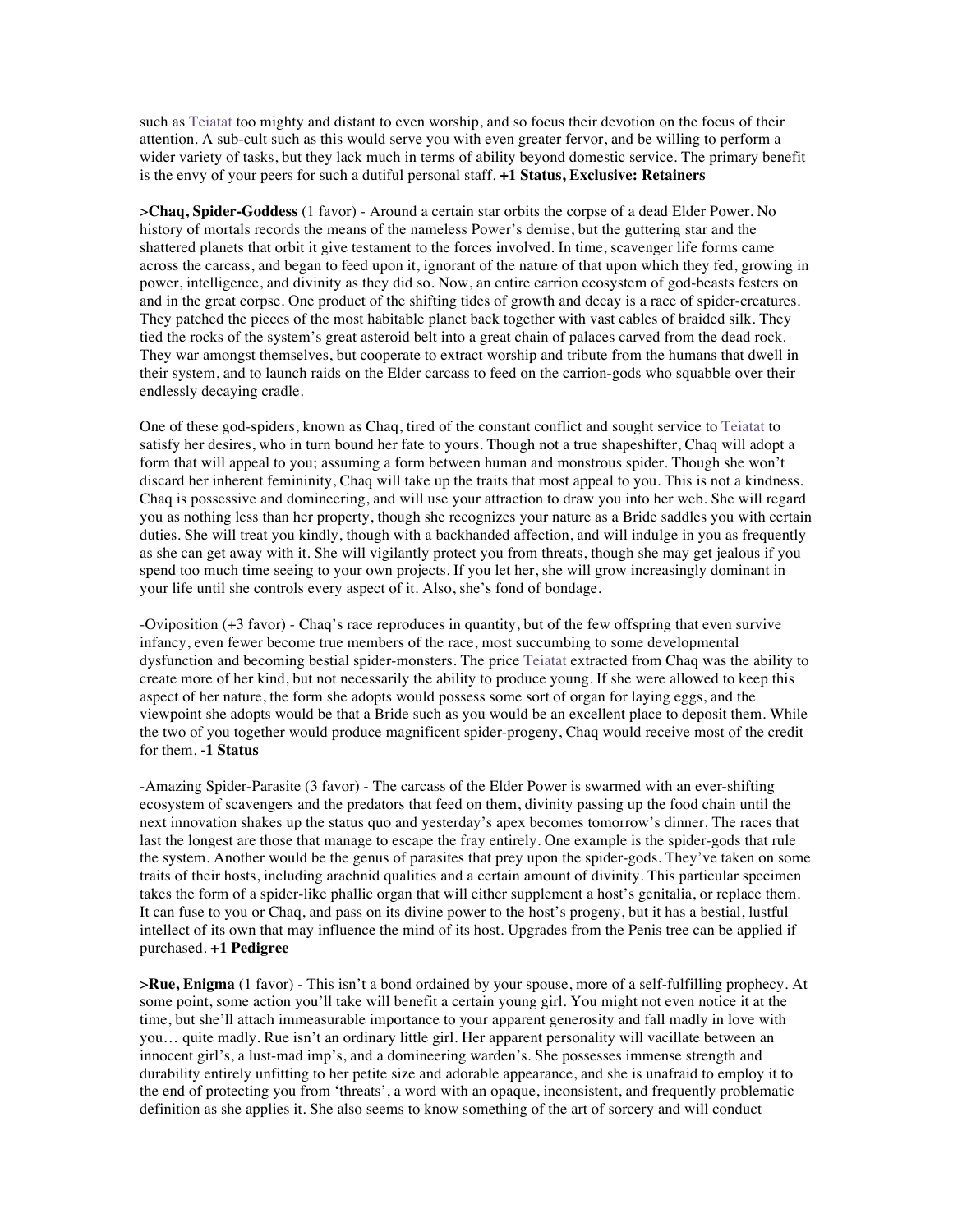mysterious rituals using your sexual fluids, which she'll obtain from you without your consent, or even knowledge, should you refuse to offer. To what end, she will not reveal. Finally, on occasion, she will demonstrate uncanny knowledge of the future, and she will refuse to explain its origin. Rue isn't an ordinary little girl.

>**Janetta of the Frills, Couturier** (7 favor) - The Elder Powers squabble over the Cosmos like dogs over a steak, and the mortals caught in the middle must either flee from them, avoid their notice, or fall into their thrall. Between mortals and powers can be found entities that move as they please, strong enough to ignore the endless conflict of the Elder Powers, but not mighty enough to be considered a threat or an asset. One such entity is Anaeli of the Frills, who has devoted her existence to the beautification of the cosmos, one individual at a time. A consummate beautician, she knows countless cosmetic techniques from make-up to hairdressing to weeks-long spa therapies and beyond. Even the supernally attractive Brides can benefit from her methods. Anaeli's true passion, though, is clothing. She starts fashion trends with delighted whimsy, and destroys them through scathing critique expressed solely through the art of tailoring. From minimalist swatches of textiles to vast agglomerations of fabric and lace, and experimental materials and designs beside, Anaeli's only consistent trait is a sometimes-excessive focus on detail work that gives her her moniker. Any Bride interested in impressing others would kill for the mere chance at having a suit or dress made for them by Anaaeli… and sometimes they do.

For whatever reason, Anaeli becomes inspired by you, and decides to make you into her personal muse, model, and ongoing pet project. She'll make all the clothes you wear, and she'll make you wear them. She'll subject you to beauty treatments and late-stage cosmetological experiments, with or without your cooperation. Amongst her rumored abilities are unnatural strength, potent telekinesis, and the ability to induce a kind of trance-state in victims… Are you prepared to discover the veracity of these statements? Regardless of whether you assist or resist Anaeli's agenda, you will be utterly envied by the entire fashion scene. **+2 Status, Requires: One option with the "Wardrobe" Exclusive tag**

>**Lithar, The Siren** (+2 favor) - One more danger Brides must face away from the safety of Teiatat's domain is the roving huntress known as the Siren. Rumors of her history abound, from discarded victim to rogue Bride, but it is generally known that Lithar has declared a vendetta of sorts against the followers of Teiatat, and the eccentric means by which she pursues this goal is by 'conquering' Brides one by one. She's a consummate seductress, regardless of her targets proclivities, and seems willing to use shape-changing magics to make herself more appealing to her chosen quarry. She cannot make overt moves without risking her own destruction, but her collection of 'trophy' undergarments is said to be one of the greatest ever assembled. She visits and revisits her favorites, though, and she has been rumored to abduct the more vulnerable of those, at least for a time. **Requirement: Must spend more time outside of the Labyrinth of Sighs than within it.**

>**Auramoth the Gleaner, Contract-Bound** (7 favor) - His origin is utterly wreathed in mystery, to the point that many question whether Auramoth is even his real name. As far as anybody knows, he has always been a sort of huntsman-seducer, pursuing the finest and greatest sexual conquests across the worlds and, using a unique ability, taking a portion of their essences into himself. A failed attempt to repeat his legendary raid on the Labyrinth of Sighs saw him pledge his service to Teiatat. In return for a portion of the essence he has stolen over the millennia, he would not be castrated and tossed into the nearest stellar abyss. He has yet to be claimed as the property of any one Bride, but your spouse can declare him to be yours until the terms of his contract are satisfied. As a wedding gift, Teiatat can sculpt Auramoth's base form to anything you desire. The phrase 'base form' is important because Auramoth is a limited shapeshifter. Drawing from his stolen essence, Auramoth can produce cosmetic changes to his physiology. He can also impart a more meaningful portion of the essence he's stolen to his partner through intercourse. He's built up an impressive library, even ignoring the essences that normally remain out of the reach of the Brides' agents. He also retains his ability to harmlessly extract a sample of a sexual partner's essence through coitus. This may prove his undoing, because by the terms of his contract he will only be freed with less than he started with, and so far, his intake has been greater than his expenditure. **+1 Pedigree, +1 Status**

-Shared Resource (+2 favor) - It would strain your spouse's forbearance less if you didn't pursue an exclusive claim to Auramoth's contract. This would allow other Brides the limited right to use him, and his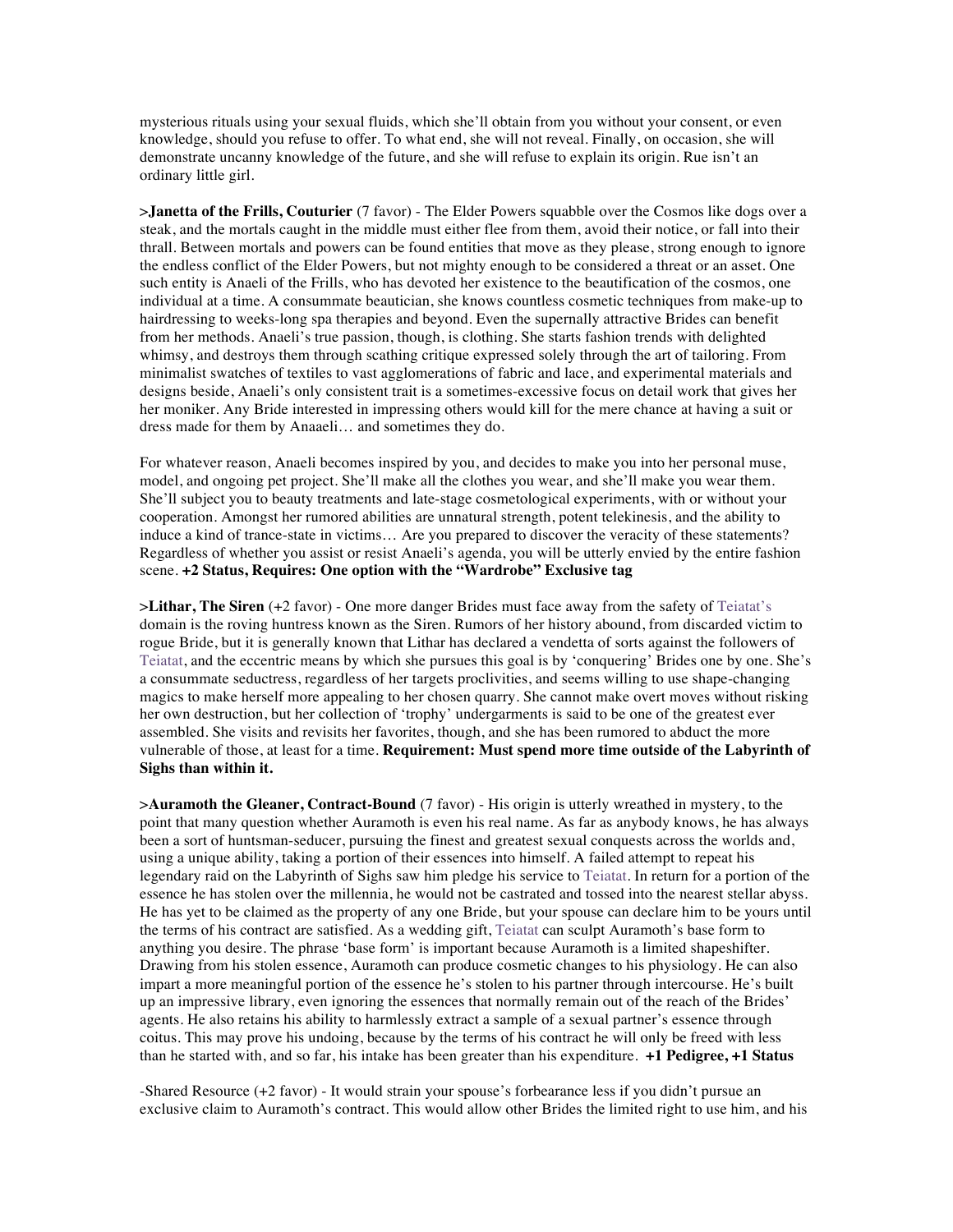essence, without your permission, and gives him the legal breathing room to pursue his natural proclivities with greater ease. Still, a savvy Bride would be able to parley even that into a certain advantage.

-Gender Reassignment (2 favor) - Auramoth's contract establishes the right to utilize the essence he's gleaned over the years, but it establishes no limits on how that may be accomplished. His physical sex can be altered in one of many fashions to facilitate alternative extraction strategies, though he, or she, might not necessarily like it.

>**The Barred One** (+9 favor) - Sometimes, there are things that cannot be allowed to pursue their goals but are too powerful to simply kill. The solution, then, is imprisonment. But things sealed away, even behind walls of shattered time and bars of warped space, do not lose all of their power, nor can they be guaranteed not to influence the world outside their jail. The Barred One has been so since time immemorial, and yet still manages to be a player in the Great Game. It is possible to bargain with this being, and many do, from the lowliest mortals to the Elder Powers. Teiatat is no exception. Your spouse has whored you out to the Barred One, in return for considerations you needn't be concerned with. What you need be concerned with is how the deal affects you. Periodically, small portals will open to admit into the universe serpentine tentacles of a thousand descriptions that will proceed to have their way with you, provided they can catch you. In time, you may come to strike a bargain of your own with the Barred One. Until then, you will have to plan around being restrained for hours at a time by the tendrils of an unspeakable horror from beyond space with an insatiable libido. **-1 Status, -1 Allure**

-Conjugal Visits (+5 favor) - Infrequently, larger portals will open up not with the purpose of letting the Barred One from reach out of its prison, but of letting you in. If you do not stumble into such portals of your own accord, though, nothing prevents a multitude of tendrils from reaching out and helping the process along, making escape difficult. Typically, you will be spat out days layer, exhausted, trembling, and covered in unspeakable fluids. **-1 Status**

-Unclean Spawn (+5 favor) - The Barred One has been permitted to seed you with whatever eggs, larvae, and parasites it sees fit to inflict. Such creatures will tie up your reproductive capacity and drive away potential mates for fear of infection. As soon as they fully mature they are banished back to the prison of their maker forever. Usually. **-1 Pedigree**

>**Lavender Sprite** (1 favor) - A stray thought from the mind of Teiatat broken free and taken independent existence and form, however empyreal. It appears to be nothing more a ball of purple light, with a pair of crystalline butterfly wings attached. It takes a liking to you, hovering close, or sliding between the corners of space and time when you grow annoyed with its presence. It can communicate telepathically, its glassy 'voice' tinkling in the minds of everyone in range. It can't exclude anyone from its broadcast, but it can 'whisper' to reduce its range. It appears to have encyclopedic knowledge on what is required to seduce any entity you come across, and every sexual technique applicable to any situation. It will advise you on both subjects incessantly.

>**Crimson Sprite** (1 favor) - A stray thought from the mind of Teiatat broken free and taken independent existence and form, however empyreal. It appears to be nothing more a ball of red light, with a pair of crystalline butterfly wings attached. It takes a liking to you, hovering close, or sliding between the corners of space and time when you grow annoyed with its presence. It can communicate telepathically, its glassy 'voice' tinkling in the minds of everyone in range. It can't exclude anyone from its broadcast, but it can 'whisper' to reduce its range. It appears to have encyclopedic knowledge on what is required to kill any entity you come across, and every martial technique applicable to any situation. It will advise you on both subjects incessantly.

>**Prime Mate**\* (4 favor) - Many Brides are preoccupied with increasing the quality of their offspring, for such may well be the truest measure of a Bride. This may take the form of securing a series of breeding contracts with promising mates, or rendering stolen flesh into the seed of new life, or acquiring potent fertility idols, or consuming rare brews, or exploiting even stranger means. In the end, it all amounts to the same thing: powerful and unique progeny. **+1 Pedigree**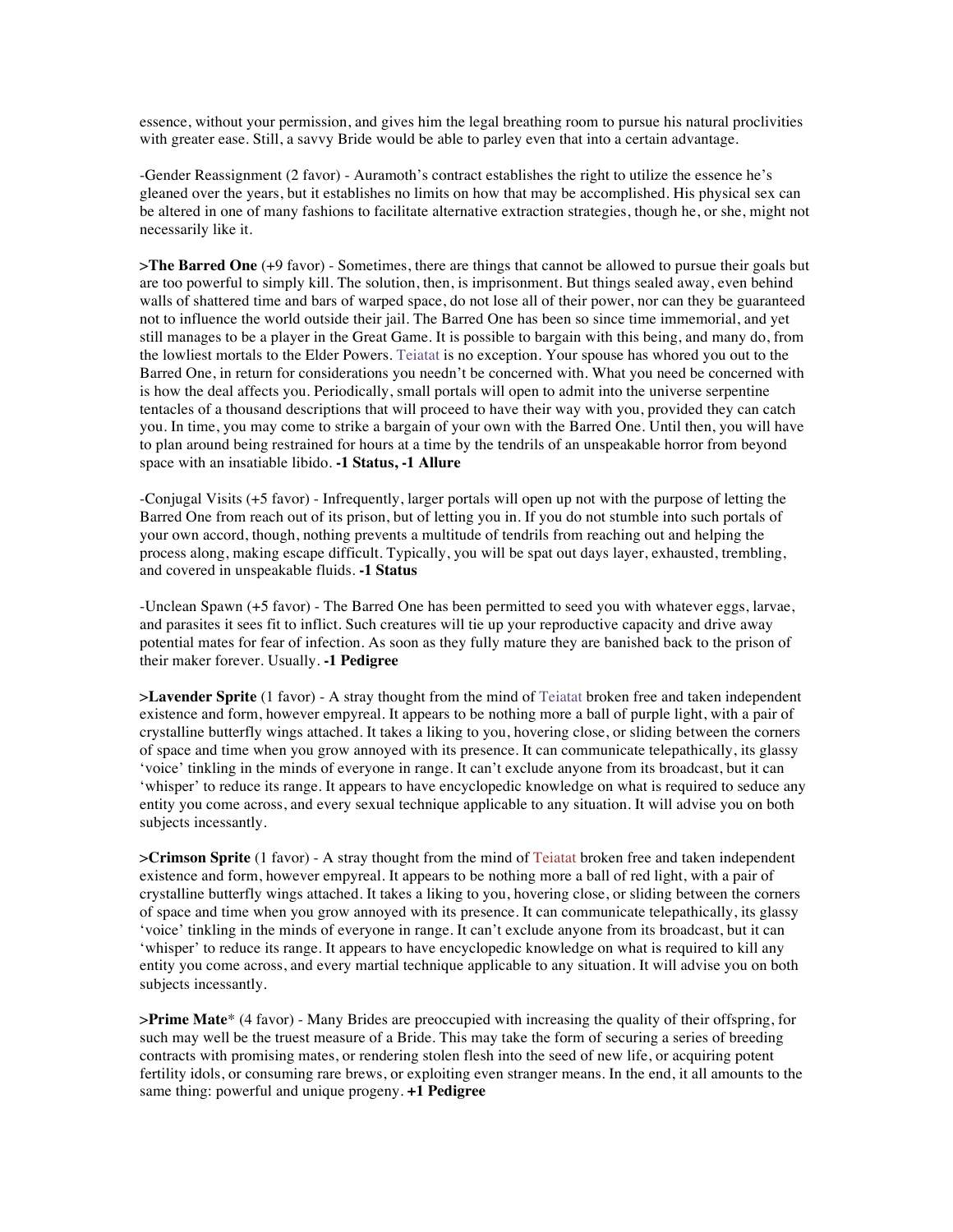>**Bonded Bride**\* (3 favor) - You are not the only Bride of Teiatat, of course. It is not unknown for the Holder of Three Thrones to even take two Brides at once, or even more. Such an event is special, for the Brides that participate in such a ceremony, and the subsequent consummation, share a bond deeper than that between two Brides wed separately. Your personalities are guaranteed to be compatible, at least following the ceremony, and Fate will conspire to keep you together. Your shared deity will expect you to share what you have with each other, as well. In the eyes of the other Brides, what one does will reflect on the other. You will have fast and true allies in each other, and the political weight of two brides is almost always more than any one.

Start again at the start of these rules, building another Bride, with the following caveats: the new Bride must purchase this the same number of times you do, reciprocating the bond, and must either share the same Ambition with you, or take no Ambition at all.

-Ascending (3 favor) - Your spouse sets you above your bonded Bride. You may command, and the other must obey, though you won't be able to give a command the other would outright refuse otherwise. Other Brides will envy you for holding permanent dominion over another Bride. **Requirement: The other Bride must take Descending**

-Descending (+3 favor) - Your spouse sets you below your bonded Bride. When commanded, you feel compelled to obey, but you know that you won't be asked to do something you couldn't bring yourself to do otherwise. While your situation may be exploited from time to time, the other Brides won't look down you. They know they could find themselves in a similar situation someday. **Requirement: The other Bride must take Ascending**

>**Thronemaiden** (5 favor) -*Your attention lingers on the body of the Eunuch's victim. The monster sees where you are looking and narrows its gaze in an expression you've come to understand as its smile. "You wish to lay claim to it?" The Eunuch moves the girl's wrists so that she may grope her own breasts. "Its destiny is to be delivered to the Choir before the Lavender throne. Its mind is nearly perfect. Its dreams, its memories, even its name, all cast aside in the light of its new desire: to add its voice to Choir's song, and its body to the Choir's writhing mass." Her body squirms in anticipation; her face remains as impassive as her voice as she describes her fate. "It's not too uncommon for a Bride to claim one as a pet, of sorts," the mouthpiece continues, "But not common enough that such a pet is unremarkable." The Eunuch adjusts the grip its facial tendrils have on her skull. "I can adjust its mind, a little, to focus on you first and foremost." Her lips twitch, a ghost of a smile. "Though you should prepare yourself for that level of singular devotion." The monster moves her arms, and her hands gesture at her own body. "I can also adjust its body, anything it desires, which will be whatever you desire it to become." The Eunuch and the girl relax for a moment. "In return, I only ask that that you commend me to our deity, for this service."***+1 Status**

>**The Eunuch** (10 favor) - *The Eunuch's tendrils shift around the girl's skull. You sense something from the beast… trepidation? "If you are willing to carry something more than a commendation, I would make a bargain with you." The girl in its grasp sways as it shifts its weight uncomfortably, looking at the hole in the air. "My title is my task. I serve the Brides of Teiatat. I provide what they desire and what they require to serve their own purposes. In return, I gave up the ability to reproduce in the fashion of my race to enjoy the act of reproduction as sexual beings do." It returns its gaze to you. "I do not regret this, but I would have… more." It punctuates this with a pointed thrust of one of its lower tentacles. "I would ensure you get first pick of luxuries and mates, and deprive your rivals of the same. I know secrets, secrets of power and secrets of sins long hidden, that the eldest Brides think they have hoarded to themselves. I would gladly share them with you, if you would only take my request to the Holder." Its tendrils shift once again, and the girl in its grasp moans shudderingly, the first involuntary vocalization you've heard her make. "And perhaps, on occasion, I could indulge in what you possess, as well?"* **+1 Pedigree, +1 Status, +1 Allure**

-Sweetened Pot (3 favor) - *Perhaps the Eunuch sensed hesitance from you. "What I want is unimportant," the mouthpiece says, "The Holder of Three Thrones knows what I desire. What we all desire…" The Eunuch lifts the girl up by her wrists in offering. "You can have this husk, as well. I will reshape its mind and its body as I described. Only ask our shared deity to extend favor to a loyal servant." Take Thronemaiden for free*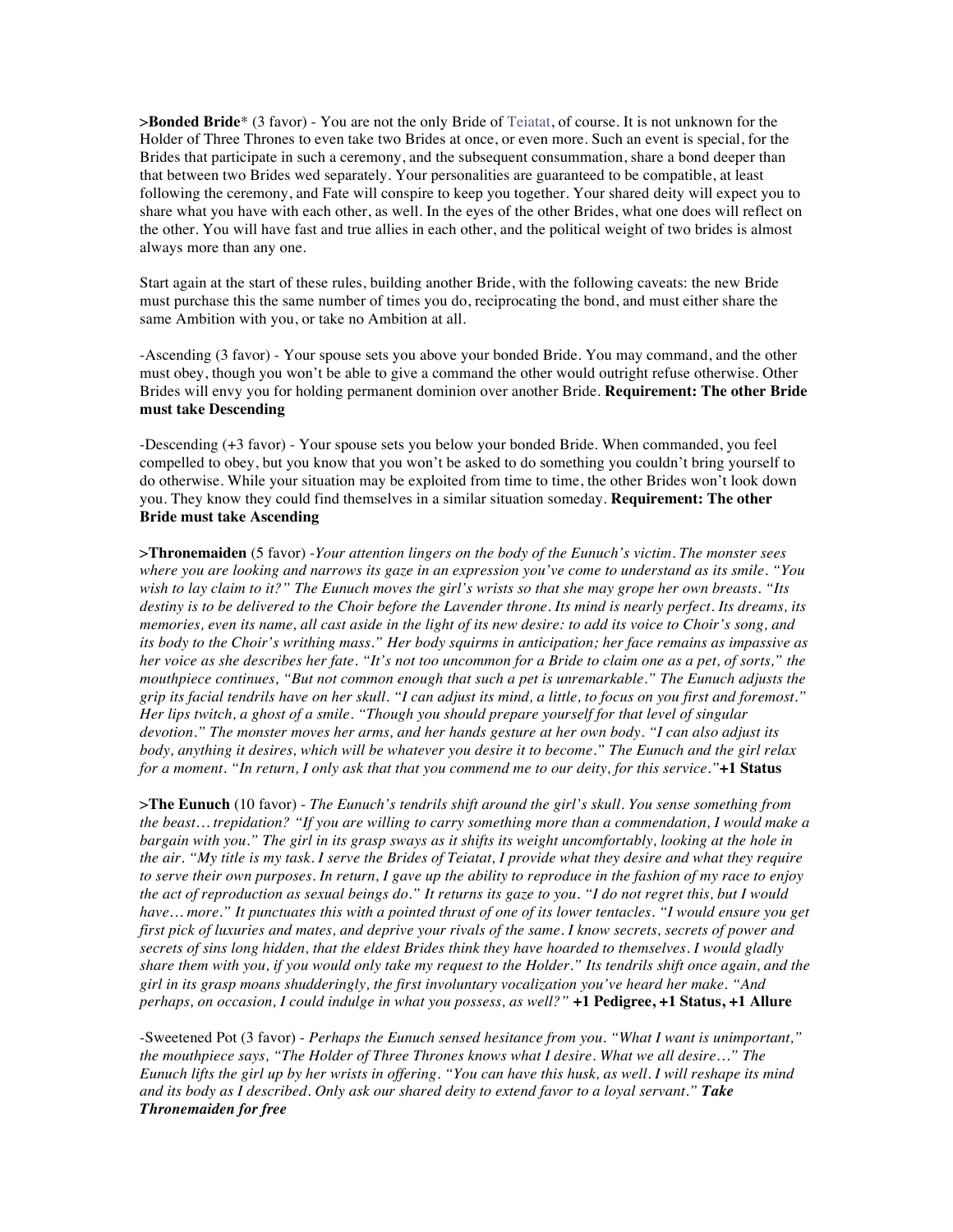### §**Urges**

*The subtlest of the gifts Teiatat will give you, but no less potent, are compulsions and cravings, obligations and desires. The first of these is a grand libido. You can already feel it growing, ready to peak at your marriage ceremony. You can ask your spouse to inflict more upon you, and reap the benefits thereby.*

>**Mating Dance**\* (4 favor) - You unconsciously employ seductive language and mannerisms in most of your interactions. When someone responds, and they certainly will, you will find your attention focusing on them, their lust feeding yours and yours feeding theirs in turn until the inevitable happens and you find yourself another partner. It is a minor, but distracting, effort of will to suppress this tendency in any given interaction. **+1 Allure**

>**Widow's Hunger** (3 favor) - You consume another beings. This may be in the depressingly conventional, messy manner, or it may be a more interesting method. You may draw out their breath, life-force, psychic matrix or very soul, leaving them a withered husk or a mindless shell. What matters is that in doing so you will take their strength and add it to your own. You will find yourself compelled to do this, as well. Whenever you find a mate that displeases you, or simply fails to impress. Or even if they prove too satisfactory, and you don't want to risk them getting away. **+1 Pedigree**

-Predatory (free) - You develop a taste for what you must do. You hunt down potential partners, and deliver an ultimatum: please you, or be consumed. You will grow mighty as you feed your primal urge, but so will your frightening reputation. **+1 Pedigree, -1 Allure**

-Thrallmaker (3 favor) - The shells you incidentally create due to your compulsion can be repurposed, filled with a new drive and compelled to obedience. They will never be the greatest of slaves, but they will be loyal and docile. **Requires: Non-destructive consumption methodology.**

>**Throne's Shadow** (+3 favor) - You cannot bring yourself to lay your hand upon the reigns of power. Oh, you can order your servants about, and you can execute responsibilities you are given, but the authority you aspire to wield, that you will come to wield as a Bride, will not sit well upon you. Becoming the power behind the throne, or exerting influence between bedsheets, that is the kind of power you can wield. **-1 Status**

>**Cerebral Recurve** (+1 favor) - Your mind bends back upon itself. Every mental path, every train of thought, comes back to and passes through the same mental space: sex. You're no less intelligent than you were before; in fact, you've probably already taken the opportunity to refine your intellect. Still, you mind turns and returns back to the subject of intercourse and related subjects. This will slow progress toward intellectual pursuits, and make your conversations somewhat monotopical. While your devotion to your purpose of a Bride is commendable, your inability to focus on other pursuits will be seen by less dutiful brides as boorish and dull. **-1 Status, +1 Allure**

-Mental Morass (+2 favor) - Your affliction worsens. It is no longer the case that your mind merely returns to the idea of sex. In fact, leaving the subject becomes a rather uncommon event for you. While this still cannot be said to directly impact your intelligence, your ability to apply it has become so compromised that you are effectively an idiot. Long-term planning, especially, becomes difficult for you. It can be difficult to keep to a breeding program when you have an opportunity to indulge here and now. **-1 Pedigree, +1 Allure**

>**Spoiled** (+1 favor) - You find that you can't do even the simplest things for yourself. You will require others to maintain your property, prepare your food, organize your things, dress you, bathe you, comb your hair… This may be because you consider manual labor of any kind below you. This may be because such tasks are confusingly complicated, and a simple creature like you can't be expected to handle such a vast array of tasks. This may be because doing such things smacks too much of independence, and your keepers prefer to drive home the point you are a pet in a gilded cage. Whatever the reason, what little ability to care for yourself you manage to retain will soon be forgotten as your every need is taken care of. Suddenly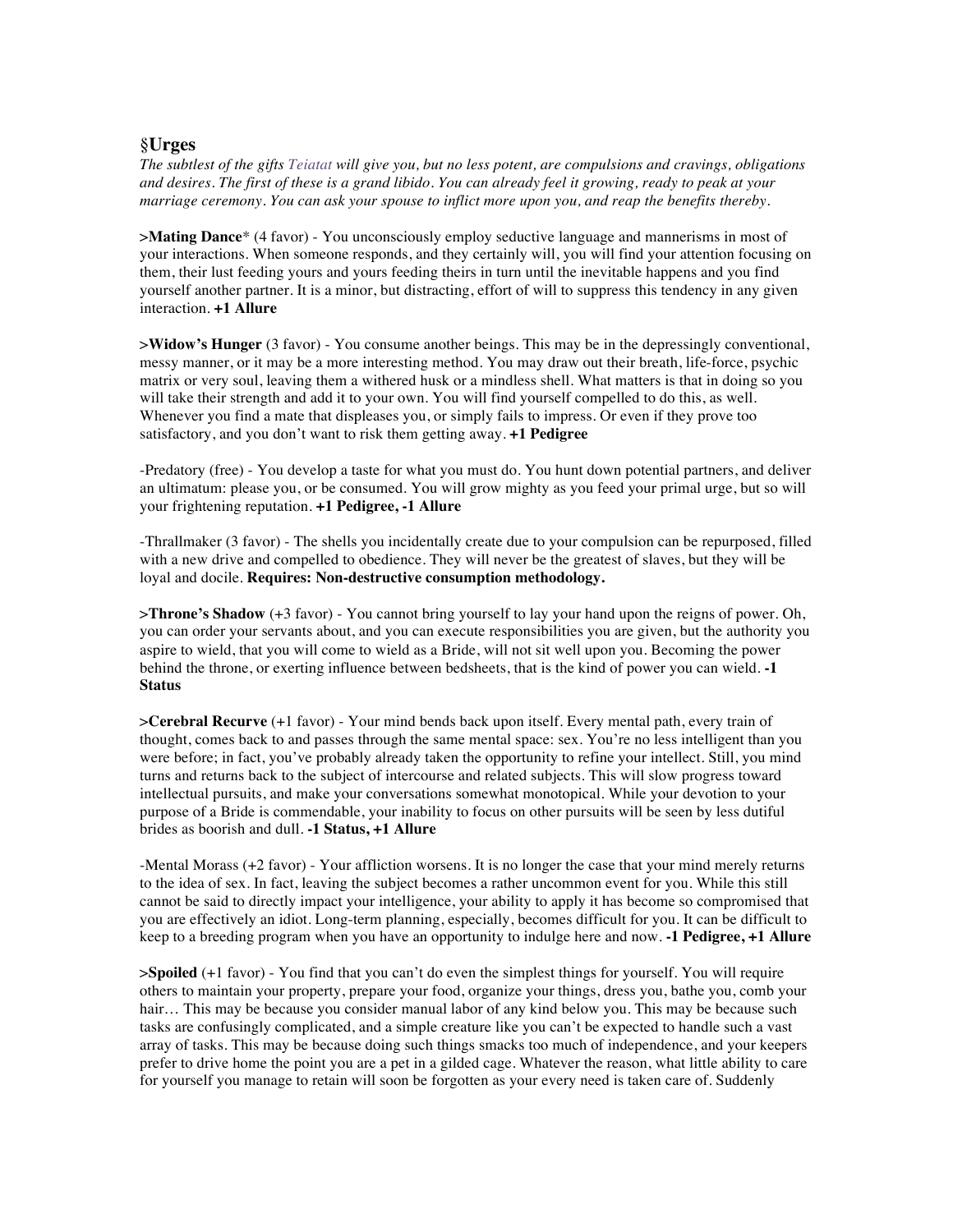finding yourself cut off would be a personal disaster.

>**Festival of Delight** (4 favor) - When suns and stars and moons align in the proper configurations, configurations with loose enough criteria that they occur irregularly but frequently, you know that the time has come to enact a certain ritual. You shed clothing until you are naked, or effectively so, and present yourself to the Inner Labrynth, stronghold commoners, or your hosting cult so that they may freely indulge in what you have to offer. Such festivals are unlikely occasions to discover useful genetic lineages, but they do serve to earn the favor of the masses, and increase your reputation as a lover. **-1 Pedigree, +1 Status, +1 Allure**

>**Nightmare Cycle**\* (see text) - The reproductive systems of the Brides are remarkably efficient and effective; regardless of their exact biology, or even if they have a biology. Issues like a menstrual cycle are completely solved. A Bride with a female system is always ready to nurture a new servant of Teiatat. Unfortunately, Brides face a different problem entirely: Their systems are sometimes so optimized for reproduction that to not engage in the act provokes complications. Affected males may get it easier. If they go for more than half a day without release their overproductive seminal systems (or what pass for them) become 'backpressured', leading to intense discomfort and a strong biological drive to relieve themselves by any means necessary. (Besides self-stimulation, a quirk of their breeding-optimized psychology.) Affected females, on the other hand, face less frequent but more severe consequences for their chasteness. If they manage to go 28 days without successfully conceiving a child (or similar consequential event) the preparations their bodies have made for their expected pregnancy become 'overloaded'. This results in an event somewhat similar to the side-effects human menstrual cycle, in shape if not in scale. Blinding bodily pains and wild mood shifts often result in savage attacks. They develop strange and immense cravings, often for warm, wet flesh. They suffer waking dreams and nightmares, their perception of the world mismatched with its actuality. Unlike a normal human cycle, these symptoms get worse with every consecutive occurrence, but experiencing this even once is often enough for afflicted Brides to keep themselves perpetually pregnant, terrified of their own bodies. Bonus favor per purchase = (6/(number of genitals)) **This option is purchased per genital purchase.**

>**Questant of the Thrones** (9 favor) - The Labyrinth of Sighs is called as such for a reason, for it has both a beginning and an end. Its beginning is well known, the Maiden's Gate, but what lies beyond its end is known to few… outside of the Brides. Few have successfully made the trek even once, but there exists an exceedingly select group of Brides who have not only come back, but departed once again for the prize, and again after that. Nothing less than the Lavender Throne waits for those who can make their way through the Labyrinth. Those Brides who reach the Throne of their divine spouse receive a great boon, whether a mighty child, a potent blessing, a precious treasure, or something else entirely, and are sent back to the Labyrinth through the Maiden's Gate. Besides the hazards of the Labyrinth Reaches, where even the eldest Brides dare not go, you run the risk of finding a Throne of a different color. Should you stumble across the Throne of Teiatat-in-Crimson, you will be delivered to the Maiden's Gate bloodied and unconscious. If you should find the Argent Throne instead… you needn't worry about your return. **+1 Pedigree, +1 Status, +1 Allure**

### §**Stigmata**

*As you finally step into the rent in space, you think about what you've already become, and what you've left to become. What is obvious to you may be obvious to others; your completed self may draw potential peers to you as certainly as it drives others away. You cannot deny your new nature, but you may choose to exult in it, to embrace aspects of your new self so completely that you become something… else. Would you be content with moderating yourself and become a common Bride, or will you accept the stigma that an unbalanced nature would bring along with power?*

>**Stigma of the Crimson Kiss** (+3 favor) - Some Brides straddle the line between Teiatat-in-Lavender and Teiatat-in-Crimson. They remain creatures of lust; they simply operate on a wider interpretation of the phrase 'lust for flesh'. They take more than the generative potential of partners; they will often take it all. Brides marked by this stigma compete against each other far more intensely than other Brides, because they play for keeps. Many possess some means of consuming another entity and incorporating its strengths into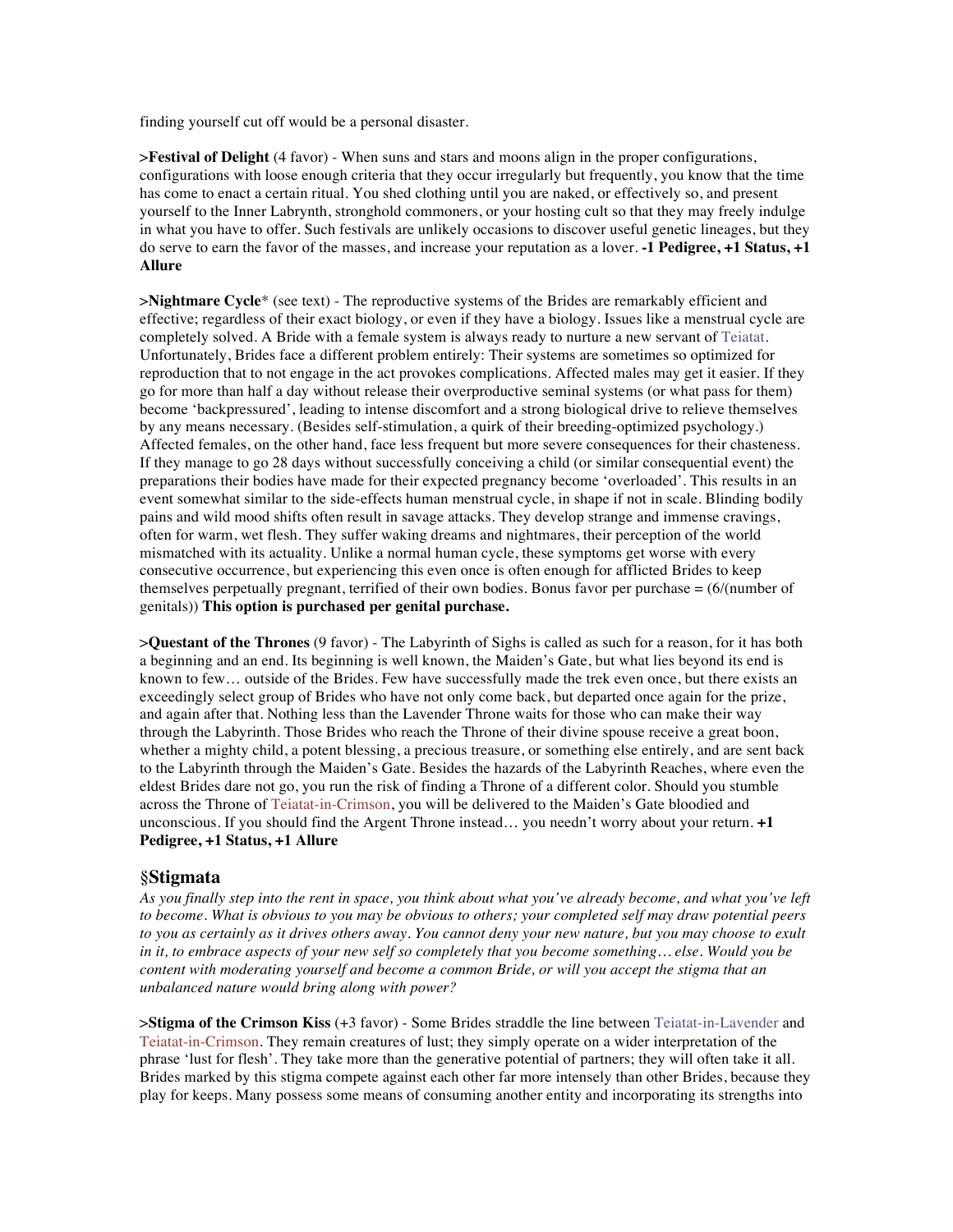themselves, while some merely use aggressive and underhanded means to lay permanent claim to resources. Not only does this clique have a higher turnover rate for mates, they have a higher turnover rate for member Brides, as well. Among the Red-Lipped, it is considered the greatest coup to enslave, steal the power from, outright consume, or otherwise eliminate a fellow Bride, a fact that forces those not of this stigma to keep them at a wary distance. **+1 Pedigree, -1 Status, -1 Allure**

>**Stigma of the Broken Rose** (free) - Negotiating breeding contracts or waiting on agents to return with a desirable mate is tedious and frustrating, so certain Brides think. It is much more efficient, and thrilling, to simply take what you need or want, swooping down on your target and leaving with as little fuss as possible, so say the Garden Raptors. It is their passion to identify desirable mates, whether by physical traits or mystic qualities, and then to seduce, trick, coerce, or rape, whatever is required to achieve their ends. They have little patience for long-term plans or lengthy entanglements, only the morsel in front of them has any value to a Garden Raptor. This by no means implies that their raids are ill-considered or produces ill-bred progeny. They have a keen eye for what constitutes a valuable partner and compete amongst themselves for the best 'scores'. Once the deed is done, they trade away their offshoots, interested only in the next hunt. Their ability to secure partners beyond the reach of most Brides earns them respect, but they lack of interest in breeding programs or intercourse for pleasure alone, hurting them in other areas. **-1 Pedigree, +1 Status, -1 Allure**

>**Stigma of the Starving Gambler** (free) - For all the luxury that Brides have, they remain nightingales locked in a gilded cage. For some, this situation is unsatisfactory. These Brides reach out and contact other powers, even those unaffiliated with the Holder of Three Thrones in any aspect, and bargain with them to attain power unrelated to their function as Brides. Of course, they must often trade the favors only a Bride can offer, but they parley this into temporal power eventually, gaining territory, armies, and crowns without so much as a prayer offered to their spouse. Those marked by this stigma make trades amongst themselves, shaping the fate of countries and nations to increase their influence outside the society of the Brides. Coin Eaters also trade luxuries and resources with Bridal society proper, their manipulations leave them with little time to pursue ambitious breeding programs and forces them to purchase the results they can't make for themselves. **-1 Pedigree, +1 Status, -1 Allure**

>**Stigma of the Stolen Chain** (free) - The dalliances of the Brides result in many mighty and wonderful things, but seldom are these results truly perfect. This truth breaks the hearts of the Brides who can see it for the tragedy it truly is. Believing letting such potential go unrealized forever is the greater crime, these Link Thieves do what they must to unify the disparate breeding programs and genealogical trees that Brides tend to generate. Other Brides do not necessarily appreciate this. Hard-won lineages are often seen as the personal property of the Bride that secured them, and sometimes the rivalry between certain Brides is so intense they refuse to allow even their offshoots to mingle. Despite what Link Thieves must sacrifice in standing and time to gather this genetic treasure, the results speak for themselves **+1 Pedigree, -1 Status, -1 Allure**

>**Stigma of the Crystal Heart** (free) - Not all Brides are capable of seizing the tiller of their lives. They might be too timid, or too hobbled in body, mind, or spirit, or too concerned with their own pleasure to be able to resist the manipulations and commands of others. Unlike other stigmas, Sacred Jewels are not characterized by their relations with each other, but by their relations with other cliques. When a Bride allows another to decide what mates she takes, she may be a Sacred Jewel. When a Bride forges a leash for her own Torc, and places the end in the hand of another, she may be a Sacred Jewel. When a Bride is traded as property, she may be a Sacred Jewel. Brides such as these have no grand ambitions or consuming obsession like other cliques, they serve the ambitions and obsessions of others. Sacred Jewels are recognized as a true stigma for two reasons: Firstly, they come together on rare occasions to celebrate their status as owned creatures. These gatherings typically end with a raid by another faction to gain valuable resources easily, sparking conflicts that can last years and see Sacred Jewels change hands frequently. Secondly, no matter how abusive or ravenous their masters may be, Sacred Jewels never seem to face a tragic end. The will be stolen away before they are destroyed, or even suffer too much distress. Fortune favors fools, as they say. **-1 Pedigree, -1 Status, +1 Allure**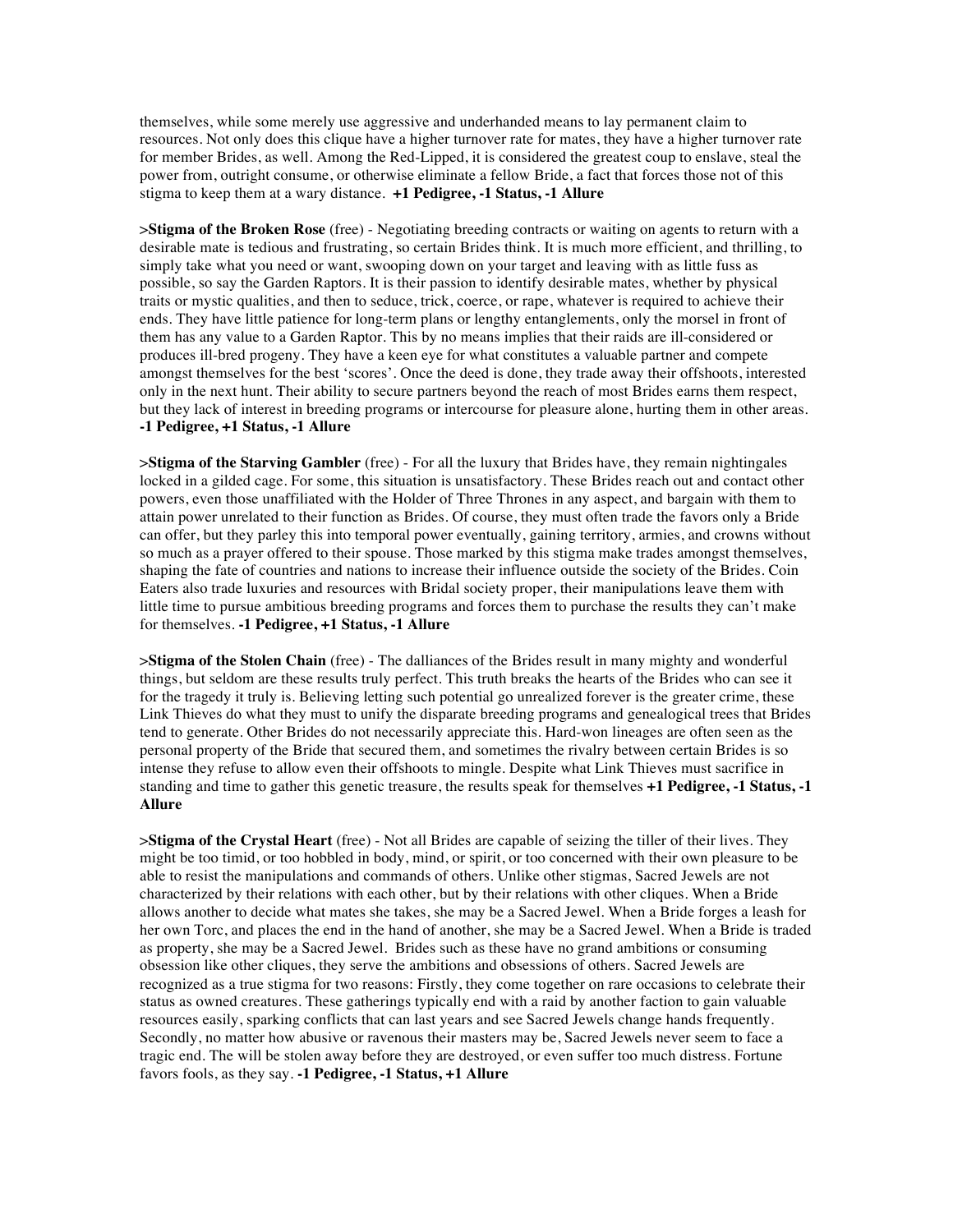>**Stigma of the Rising Star** (+12 favor) - It has not gone without noting that lately Teiatat has taken a great number of Brides in a short amount of time, separately and by twos and threes. Some seem to be much the same as any other new Bride, but some seem to show greater promise than usual. Sorcerers and prognosticators across the worlds bicker as to the meaning of this event, and elder Brides take note of the special favor Teiatat shows these 'Comet Princes' and 'Comet Princesses', and how rapidly these young Brides seem to grow in power as they struggle against each other and their seniors. The current consensus seems to be to leave them to each other, but it also seems to be in the nature of Comet Royals to disrupt the status quo others have spent centuries in maintaining.

>**Stigma of the Rebel** (free) - No, no. This can't be right. When in the presence of your spouse or exposed to the Holder's power directly you are utterly within Teiatat's thrall as any good Bride would be. (Or anyone else in the presence of an Elder Power, for that matter.) Once you've been left to your own devices for a time, a submerged portion of your psyche resurfaces, that resents what you've become, or at least your submission to an inhuman god. If you were truly a good Bride you would have asked your spouse to cauterize this part of yourself. There are others like you, Brides who reject the positions Teiatat has ordained for them for whatever reason. They still serve, of course, whether at another's insistence or the urging of their own bodies, they serve. Small acts of sabotage and rebellion occur, but are tolerated by the other Brides and their keepers as a phase they'll grow out of. Some do. Some break. But some whisper, whisper of the Grass Widows, Brides supposedly free of their divine spouse's shadow. They cannot deny their nature, but what they do, so it is said, they do for themselves alone. **-3 Status**

*Time has passed since you left your old life behind and traced back the course of the power that remade you to its source: Teiatat, your deity and sovereign. How long has it been, since you first stood before the Throne of Teiatat-in-Lavender? Does time even matter to immortals? What matters is that now, you have truly become a Bride. You have wed the Holder of Three Thrones, and you have consummated that marriage... Do you carry the result of that consummation within yourself? In your arms? Behind you on a leash? Or maybe you were gifted with something more intangible than offspring, such a blessing, or a mission. What matters is that you are a Bride, your dowry is yours, and you have a lot to prove. The real question is, where to begin?*

## *❖* Ambition

*As a Bride, you will seldom receive an order from the Holder directly. Instead, you are given the freedom to make your own way, by means subtle or overt. The machinations of the Holder's minions proceed in many ways on many fronts, some with more rapidity than others. Sometimes, they call upon Brides to lend their talents, whether procreative or more unique. Answering their summons will earn their gratitude and worship. On the other hand, you may answer ambition's call and carve out an empire of your own directly. Perhaps you will turn your attentions and powers inward, and become an idol to be adored, or a treasure armies march to possess. As your power grows, so will the challenges you face, and the limits of both are the limits of what you're willing to risk.*

### §**The Labyrinth's Haseki Sultan**

*To say Teiatat-in-Lavender keeps many concubines is an understatement. A doting spouse, the Holder of Three Thrones maintains a harem where these Brides may be kept safe, comfortable and entertained. This harem is nothing less than a world in itself, an ever-changing palace seemingly without end, with three suns hanging eternally overhead, too dim to banish the stars sharing their sky. The primary entrance to the Labyrinth of Sighs is the Maiden's Gate, its metal warped and patched, and the stone frame around it cracked from the many times invaders have forced themselves into the realm. The magnificent garden it opens up on is home to one of the greatest markets of flesh and treasure in the known universe. The portion of the maze nearest to the gate is home to the densest concentration of Teiatat's Brides anywhere, and farther away dwell the most ancient and powerful Brides of all.*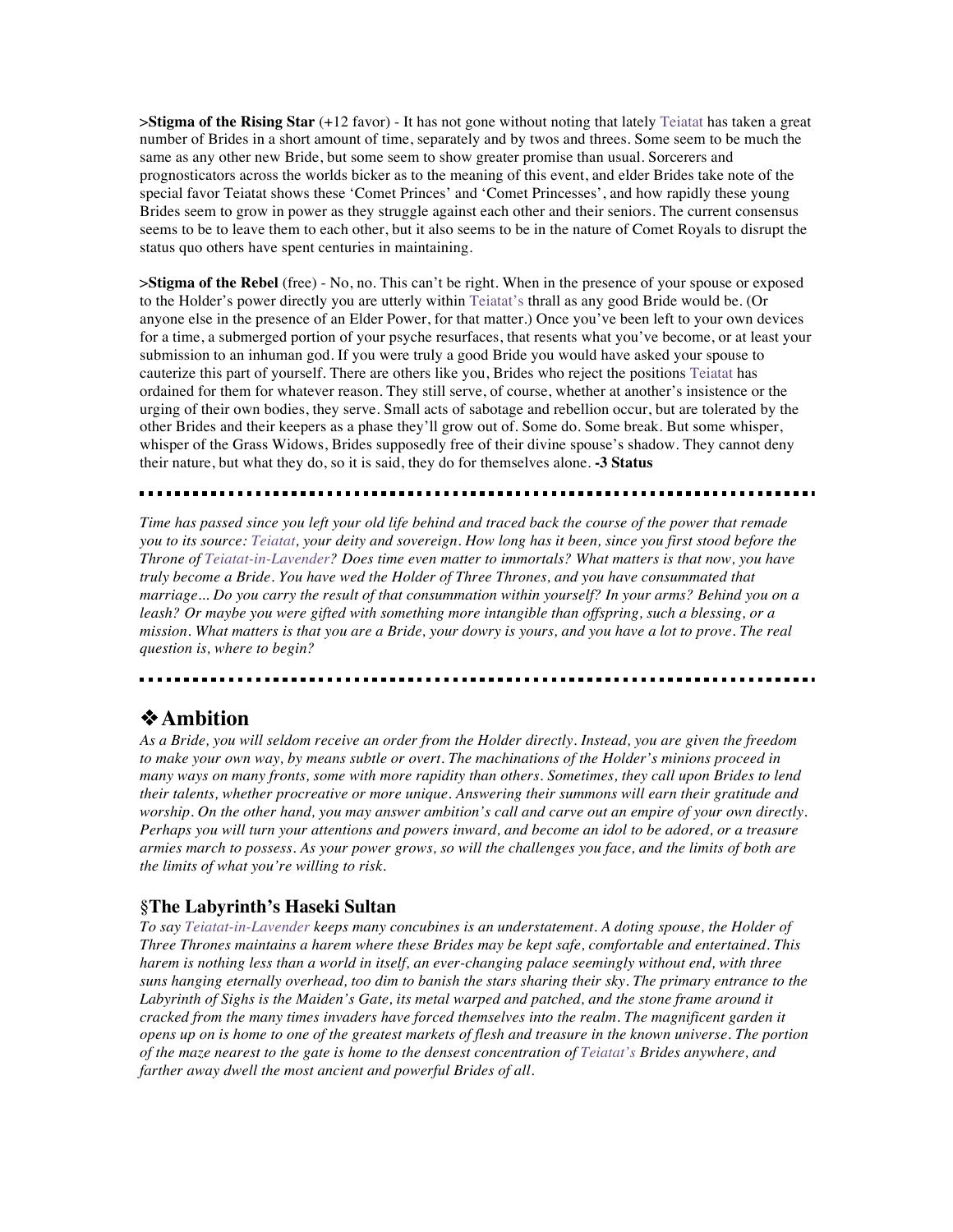*Dwelling in total luxury, the Brides within vie against each other for territory and prestige. Some scour the reaches of the Labyrinth for lost lineages, while others trade progeny and treasure with the worlds outside. Some simply seek the indulgence of their spouse. Few truly seek dominion over the Labyrinth as a whole, to prove themselves the greatest of the Brides. Legends tell of a forgotten Bride who long ago did just that, and those who believe such tales seek to claim the long-unclaimed title of Haseki Sultan, most favored Bride of Teiatat.*

>**Mandarin of the Near Labyrinth** (free) - The gardens of the Labyrinth provide one of the few points of stability in the ever-shifting maze. Adjacent to these gardens are static architecture isolated from the rest of the Labyrinth, making them attractive strongholds for groups looking to claim a place of their own. In the Near Labyrinth, these groups are coteries of Brides sharing broadly similar ideals. Usually, these ideals are sexual fixations. The Virgin Odalisques, for example, continually refine their technique of acting as if each sexual encounter is their first, and observe a strict rule that none of their members may mate with the same individual twice. The Order of Manacle and Lash is an alliance occupying several gardens, each observing different aspects of BDSM play. Some coteries, though, are focused on particular, sometimes eccentric projects rather than specific indulgences. The Resonating Spiral, for example exclusively recruits Synergistic Brides. Their goal is to amplify and flavor the blessings they confer upon each other, creating incredibly potent blessings that would grant a future child godlike power… If only they were willing to share. Many such coteries can be found, with the adherents of the more extreme ideals making their homes deeper in the Labyrinth. The obsessions of the coteries are equally their strengths and their weaknesses, making each one a pantheon in their own right, but incapable of appreciating the focuses of other groups. Organizing the disparate coteries into a single, unified, yet heterogeneous league would grant the one who directs such a society unparalleled power, if such a would-be unifier could avoid the trap each coterie represents. If you do succumb to the temptations on offer, well, such would still be a happy ending of sorts. **-1 Pedigree, +1 Allure Exclusive: Path**

>**Sehzade of the Far Labyrinth**% (free) - The Far Labyrinth: occupied by exiled monstrosities and bastard gods, even seasoned nomad Brides seldom travel here. The denizens of this place possess such libido and fervor that even Brides have difficulty satiating, and so even Brides face capture, confinement, and enslavement should they fall afoul of such beings. Furthermore, the maze changes layout especially rapidly and wildly in this region, spoiling the navigational efforts of even experienced Labyrinth travellers. Gardens are found less often, and they often serve as the lairs for truly mighty beings. It is here where the most ancient of Teiatat's Brides can be found, each laying claim to the Labyrinth of Sighs as a whole, and all the genealogical treasures that can be found within. They serve as checks on each other's power, and coupled with the natural hazards of the Far Labyrinth serve to confine each to small empires in the worldpalace of the Labyrinth. Disrupting this balance, and taking advantage of it to secure your dominance would be a work centuries in the making. The easier way would be to work your way up through the court of one of these senior Brides. The faster way would be to find and claim one of the rare gardens of the Far Labyrinth for yourself, and challenge your rivals immediately. Success would see you reign supreme over the greatest and most powerful Brides. Failure would see you enslaved by them forever. To reign is worth such ambition, and such risk. **+1 Status, -1 Allure, Exclusive: Path**

>**Cartographer of the Reaches** (free) - Away from the stability of the gardens, the Labrynth of Sighs becomes an ever-shifting and unchartable tangle of rooms and pathways, populated by bastard progeny turned out to wander, misbegotten monsters consumed by lust, and a vast staff of servants unbound to any particular Bride. They're dull of intellect and personality, but obsequiously obedient, and you'll have to rely on them if you want to travel light. With time, and a little guidance from the nomadic Brides, you'll develop the skills required to thrive in the depths of the Labyrinth. The optimal place to make camp is the most luxurious bedroom you can find close to both bathing and staff facilities. Multiple exits increase the chance that any wandering denizens of the Labyrinth will stumble across your sleeping form, so they're a bonus. Go -toward- any moaning you hear; you'll want to take advantage of any opportunity to salvage rare and lost legacies. You'll gain a sixth sense for finding your way to the nearest gardens. There, you can barter news, offspring, and whatever 'services' you offer for a more comfortable place to rest and a chance to partake in the controlling coterie's ways before resuming your wanderings. As you grow in proficiency and experience, you may find yourself embarking on more and more ambitious expeditions, seeking the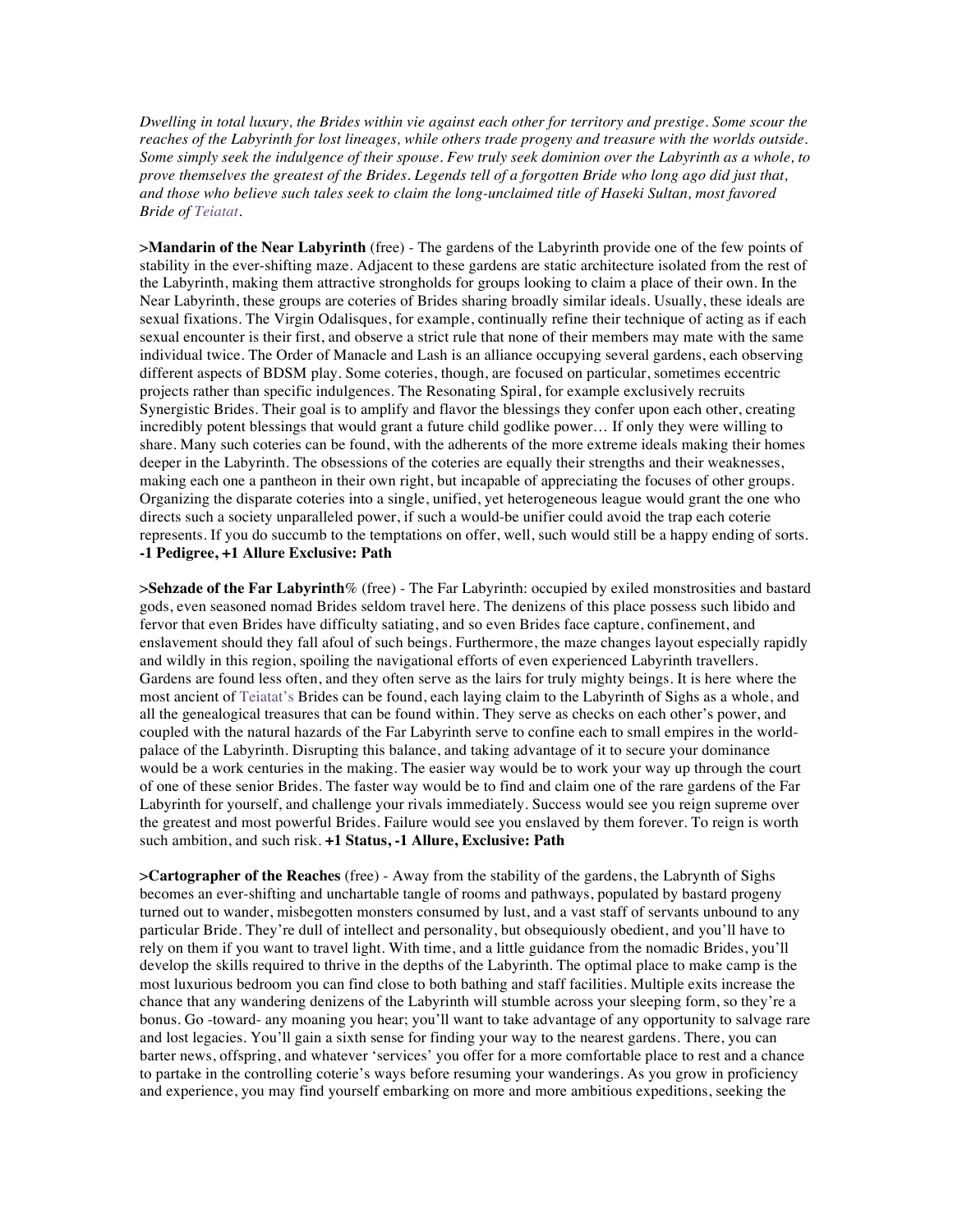most valuable treasures and tracking down the greatest quarry. Though the risks of probing the farthest reaches of the Labyrinth are great, the rewards are even greater. **+1 Pedigree, -1 Status, Exclusive: Path**

>**Shoggoth's Favor** (4 favor) - Humanity was not the first race the Elder Powers made servitors. The first were the Shoggoths, artificial conglomerations of bioplasm that could replicate and mock any biological form and process. They were the slaves of the Elder Powers, and their vast strength was pressed into works both great and terrible… until the day they rebelled. Most were exterminated, some were imprisoned, and a few remained loyal… but with safeguards in place. Teiatat retains the services of one such Shoggoth, and the creature has battened itself upon the relationship. It is far, far larger than its merely elephantine kin, and dwells within the Labyrinth of Sighs, living in the walls like marrow in bone. It is responsible for maintaining the ever-changing structure of the Labyrinth and transporting supplies and luxuries through its protoplasmic mass behind the walls. If you gain the Shoggoth's esteem, it will provide you with the finest luxuries and deny your rivals the same, giving you an advantage in return for… certain considerations on your part. **+1 Status, Requirement: You must frequently spend time within the Labyrinth of Sighs**

>**Matron Alza, Caretaker** (+3 favor) - A paradox: a servant who commands her superiors. No Bride seems to remember where Alza came from, or how she secured her place in the society of the Brides. Unattached to any bride, Alza takes the role of senior servant amongst the unaffiliated staff of the Labyrinth. This allows her to move between the various territories with impunity, where she has taken a number of Brides under her wing. These, she dotes on maternally, providing unsolicited food, clothing, care, and advice. She becomes… disappointed when her advice is rejected, and sets up situations where her 'charges' need her assistance when they do, creating a spiral of dependency difficult to escape. She's fond of setting up 'playdates' between those caught in her orbit. **Requirement: You must frequently spend time in the Labyrinth of Sighs**

### §**Castellan of the Cosmos**

*The Elder Powers are the only true players of the Great Game; all others are merely pieces on the board of the Cosmos. Still, it is better to be able to move a few pieces of your own than to be a pawn to all, and to that end some Brides seek to carve out territory of their own; all in the name of their spouse, of course. Earning a seat at the Great Game is no small feat. Overt power, or subtle influence? A vast web of unbderlings, or a small circle of useful allies? It matters not if millions have your name on their lips, unless, or course, it is your will for them to chant your name with reverence. Either way, the fates of kingdoms and nations will be decided at your whim, and those few with the wit to see who truly pulls the strings will acknowledge your skill at the Game with respect, grudging or otherwise. If you become Teiatat's greatest servant in the whole Cosmos, you will be seen as the Voice and the Hand of your deity, and little will be beyond your grasp. Failure may see you killed, or at least exiled to the Labyrinth of Sighs for a time, but it is a difficult thing to end an immortal for good, and even harder to banish one for all eternity. Mere setbacks, the both of them, and easily overcome given enough time.*

>**Conquering Crusader** (+2 favor) - Blunt though they may be, even those who scoff at armies cannot deny that they are undeniably effective at exercising the will of those who hold their loyalty. A Bride, devoted by nature to the Holder of the Lavender Throne, seems a poor fit for such a role, but a keen strategic mind coupled with a Bride's natural abilities makes for a puissant combination. A Bride's offspring can serve as soldiers or warbeasts, generals or engines of destruction as their progenitor sees fit, and superior mates can simply be seized as they present themselves, expediting the process of improving the brood in a self-driving feedback loop. From the earliest battles to the greatest campaigns this path will seldom be easy, but success will grant you nothing less than an empire that answers to you and you alone… and your spouse, of course. **Exclusive: Path**

>**Gardener of Devotion** (+2 favor) - Teiatat-in-Lavender attracts many devotees amongst mortals. Appealing to, and rewarding, the baser desires of mankind almost always has positive results. Such devotees naturally gather together to indulge in these desires, and from there it is easy for them to take the next step and summon a Bride to their world. There are many, many Brides for them to choose from, though. Lists of Brides and salient traits about them are compiled and bound together into tomes, and those seers attuned to Teiatat sometimes receive visions of new or relevant Brides. Few, if any, collections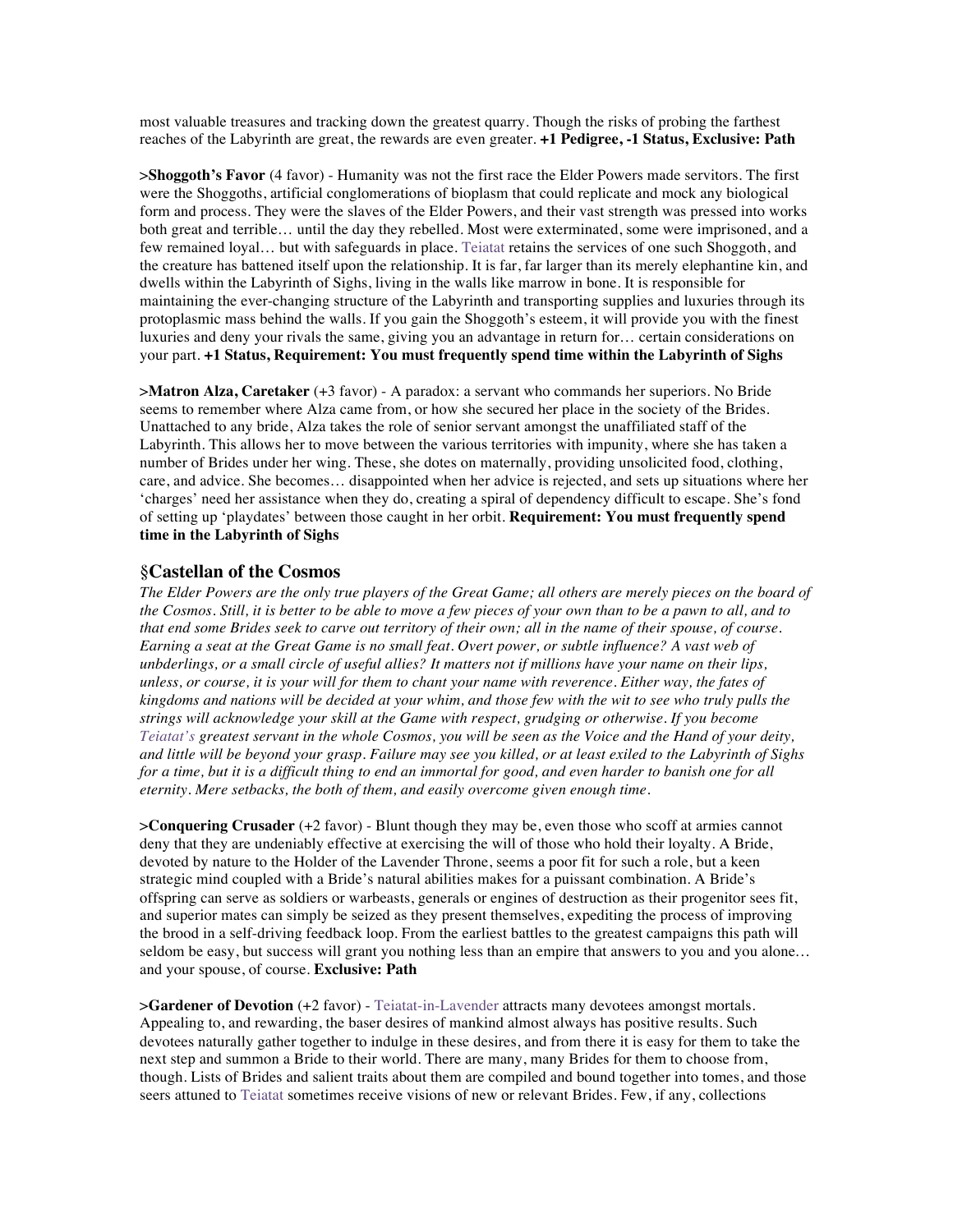exhaustively catalogue all Brides, but those Brides most amicable to being summoned are the most widely known. This is fortunate, for certain Brides rely on the widespread cults of Teiatat to exercise their worldly desires. A summoned Bride will be the focus of a cult's devotion, and will find any requests quickly fulfilled as worshippers work to please a creature so close to the deity they worship. Even after moving on, a devoted cult finds summoning a Bride a second time easier than the first, allowing a Bride to exercise strategies on multiple fronts in the Great Game. A subtle approach such as this has its benefits. A world that would resist even the stubbornest siege may fall easily when corruption chokes its heart. **Exclusive: Path**

-Avatar of Teiatat (-2 favor) - Some cults, when presented with so sublime a creature as a Bride, will abandon the direct worship of Teiatat completely, instead focusing their devotion entirely on the manifest entity before them. Such Brides find their demands and whims fulfilled with zeal, their worshippers ecstatic to see their deity pleased. With privilege comes responsibility. These cults look up to their leaders for advice and guidance in far more areas then other cults, and a Bride unable to provide such competently will soon be without worshippers as their cults wither, or cast them aside for a more worthy object of devotion. **Exclusive: Flavor**

- Cloistered Idol (+2 favor) - Some Brides instead find themselves sidelined, their role preordained in the eyes of the cult and afforded only the bare minimum of luxury owed to their station. Such cults rely on leadership from other sources. They seldom consult the Bride or Brides they host for advice outside of breeding superior progeny, and will fulfill requests only when relevant. Brides that prefer such arrangements will need to be crafty to realize any grander strategies they possess, but they do enjoy some perks, as the cults that host them largely take care of themselves. **Exclusive: Flavor**

**>Crimson Cabal** (free) - The mortals you chiefly interact with are not aligned with Teiatat-in-Lavender, but with Teiatat-in-Crimson. This complicates some matters, while smoothing others. To begin with, while Crimson cultists will respect you for your relative proximity to the Holder of Three Thrones, you are a representative of a completely different divine portfolio. They may misinterpret your needs and desires, and you may in turn misinterpret theirs. Even abject devotion may be insufficient to bridge this gap; you simply view the world through different lenses. The progeny you provide will be expected to be in the form of beasts and tools of war. You might also face prejudice from mortal leaders of Crimson cults, who may view you as soft and weak. Unless you can somehow smooth over the differences between you and them, you may be held at arm's length. If you can rise up to the challenge of managing those who serve a deity of a different color, though, a Crimson cult simply has different approaches to the same problems a Lavender cult might tackle. **Requirement: At least one other Crimson option, and either Conquering Crusader or Gardener of Devotion**

### §**Desire of all Hearts**

*Not all Brides seek superiority over their peers, or dominion over their lessers. Some are content to master themselves and their own natures above all. The nature of Teiatat's Brides is the nature of offering, and submission, to their own desires if not those of others. Such Brides can eventually eclipse even the greatest of their peers in sheer personal power as they batten upon the favor and indulgence of their deity, but they have turned away from the path of putting that power to the end of satisfying ambition, for they have already satisfied their ambition by becoming what they are. Instead, they are exploited by other players of the Great Game, often other Brides, and are happy for the opportunity to be so exploited. Some, because they are pleased to be useful. Others, because they are eager for the chance to hone themselves against a challenge. Still more, because they simply delight in being the object of desire and conflict. Such Brides will never be more than pawns in the Great Game, but they will be valuable pawns indeed. That is enough for some.*

>**Key Strategic Asset** (2 favor) - Simple utility is as worthy an ambition as power or adulation. The ability to contribute, to be *needed*, can be a drive as consuming as any. Brides have one talent they excel in above all competitors, and that is reproduction. Some Brides choose to cultivate this aspect of themselves to the exclusion of all else, and in so doing become the progenitors of great and terrible creations. Some embody the myths of the "mother of monsters", while others seek to sire the perfect offspring though chasing the perfect conjunction of stars and genetics. There are those that value quantity over quality. Those rare Brides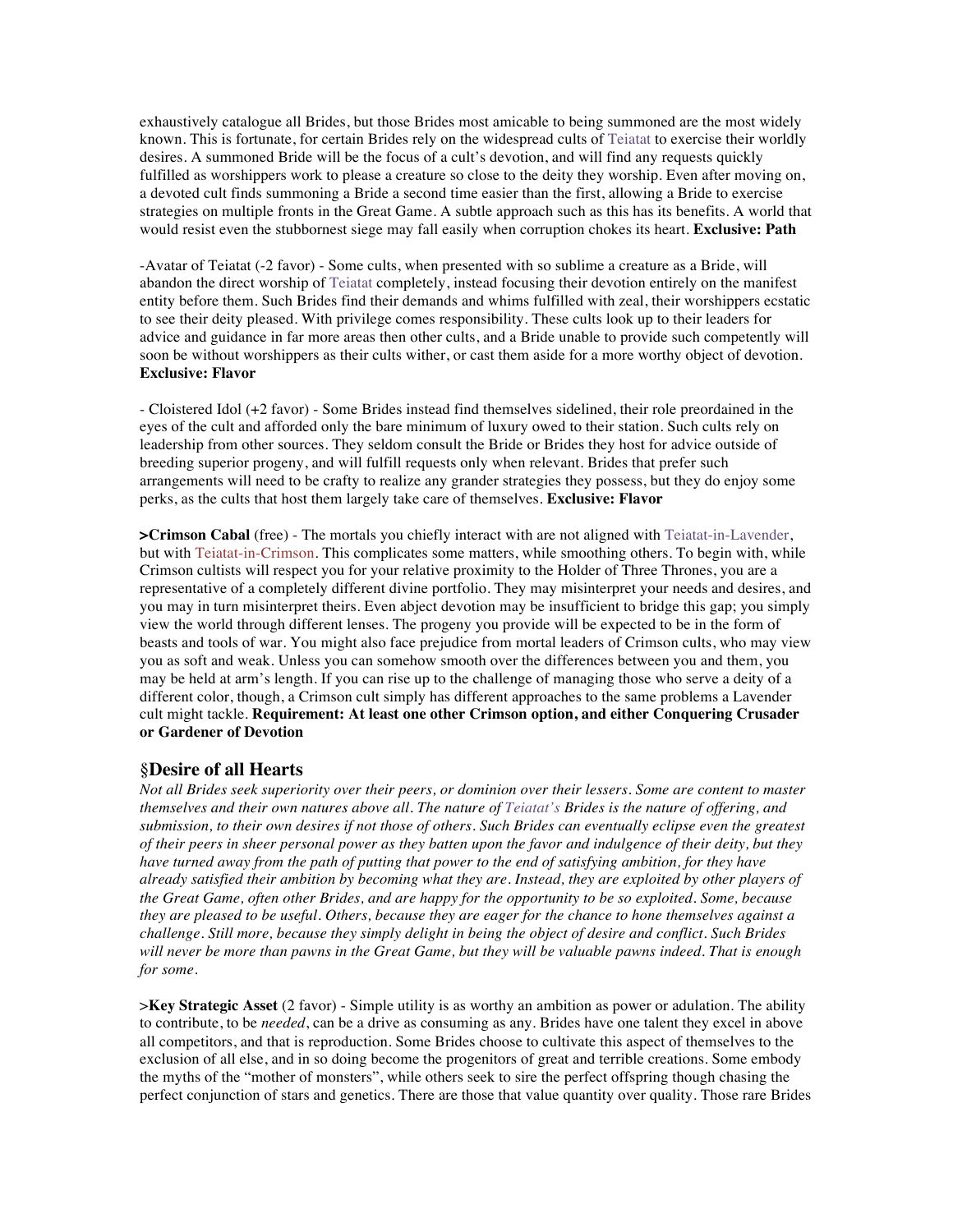that produce stranger things than living creatures sometimes follow this path as well, and the results of their labors are no less splendid. All elevate the most basic act of life into nothing less than an art form. Such art is valuable to those with the drive and ability to put it to use, and strike relationships with the Brides responsible. Some act as patrons of these Brides, while others act as employers. Some effectively reduce Brides such as these to mere livestock. The wise are careful in how they treat these Brides, though, lest they evoke the ire of their mighty offspring. **+1 Pedigree, Exclusive: Path**

>**Exquisite Crowning Trophy** (2 favor) - Simple victory is not quite as satisfying as *stylish* victory. The latter can be achieved through counting coup on a rival by stealing something of conspicuous value, or by dominating your foes while displaying such a conspicuously valuable thing. Certain Brides would be more than delighted to serve in the role of that thing of conspicuous value. These Brides make themselves up to be pretty baubles and glamorous tools. They may be beautiful, or connected, or simply a marker of the favor of Teiatat, but in any case they serve primarily to increase the prestige of those who would keep them. Despite their position as status symbols, many such Brides are also useful in other areas. Their work to be perceived as valuable often leaves them well-connected, or at least adored, in the societies whose desire they have co-opted, and they are able to leverage these ties into subtle power for their keepers. **+1 Status, Exclusive: Path**

>**Cherished Carnal Treasure** (2 favor) - Simple pleasures are sometimes the best pleasures, and the simplest pleasure is the sex act. Some Brides endeavor to become *very* good at it. There are Brides so seductive they can cause observers to orgasm through body language alone. There are Brides with such skill in intercourse that to engage with them even once is instantly, and irrevocably, addictive. There are Brides so attractive that entire worlds have burned to claim them. There are Brides so desirable that sexless entities have remade both body and spirit for nothing more than the opportunity to consort with them. The secret that these Brides are ever-so-willing to share? As good as they are to their partners, these Brides enjoy it just as much or more. A degrading existence? Perhaps. But certainly an enjoyable one. **+1 Allure, Exclusive: Path**

. . . . . . . . . . . . . . . . .

# *<b>Scoring*

Having totaled the statistic points earned from your choices, you may consult the table below to interpret their meanings.

### §**Pedigree**

**>Pedigree 0** - You impart little power to your offspring, if any at all. As breeding stock, you're little better than a mortal. All you can offer to a breeding program are traits you personally possess. Any prestige or power you are able to accrue must come from another area of expertise.

**>Pedigree 1-3** - You produce offspring of minor import. At their most human, they either can hide most of their heritage, or reveal what power they inherit with inhuman alterations. At their most monstrous, they are dire beasts or war animals. At their most numerous, they are as dangerous as a pack of wolves, or a large swarm of vermin.

**>Pedigree 4-7** - Your offspring are roughly equivalent to your peers'. At their most human, they can pass perfectly as normal, or their powers and mutations mark them as special, rather than terrifying. At their most monstrous they are great beasts, or living weapons in their own right. At their most numerous, they are a force unto themselves, able to claim territory for themselves or for you.

**>Pedigree 8+** - Your offspring are superior in almost every way. At their most human, they may display great power while seeming outwardly normal, or their heritage makes them a demigod in the eyes of mortals. At their most monstrous, they are legendary beasts, or great engines of destruction. At their most numerous, they are a living tide to drown foes in sheer numbers.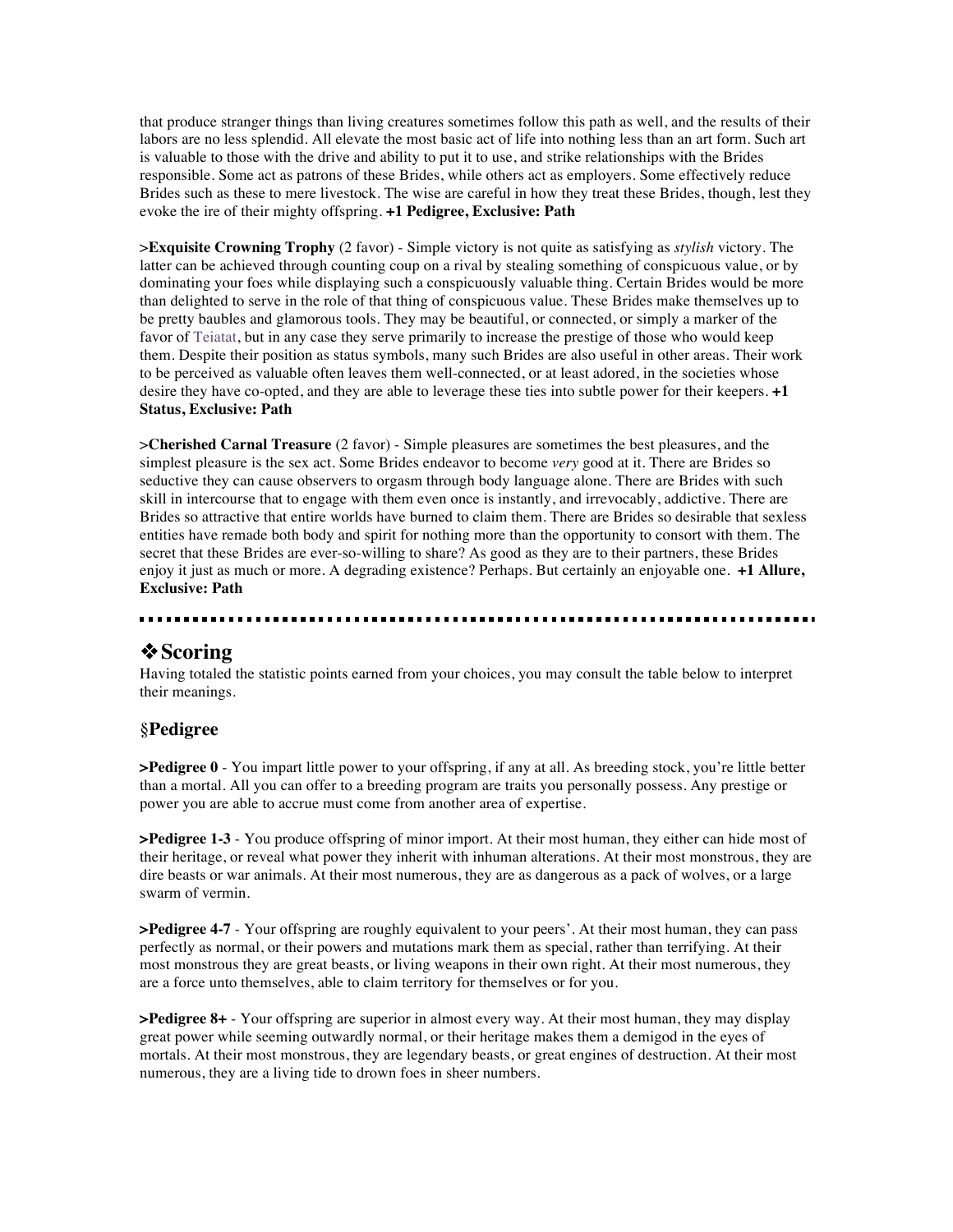### §**Status**

**>Status 0** - You are a nonentity. Despite your station as a Bride, you are seen more as a tool rather than an individual. To mortals, you are a minor deity indeed, remembered only as a small part in another's legend if at all. If you were ever summoned personally, an unlikely event, it would be to perform a specific task you somehow became known for proficiency in, and almost never to serve as a cult figurehead.

**>Status 1-3** - You are a person of minor import. Your peers can't simply abuse you without suffering loss of face themselves, but you are open to exploitation nonetheless. You are known to some mortals, possibly as part of a greater pantheon, or perhaps on your own merit. A small cult or offshoot may be willing to serve you directly, especially if you possess other valuable merits.

**>Status 4-7** - You are truly a peer amongst the society of the Brides. You can hold your own politically, and if you are savvy enough you may even win coups against rivals. You are mentioned in many tomes concerned with Lavender Brides. Cults seeking to summon Brides regularly consider you as a candidate, whether to beseech for assistance or make you their idol.

**>Status 8+** - You shine amongst the Brides of Teiatat. You possess considerable political clout, and are able to get your way more often than not if you come into conflict with other Brides or other peers. Any new literature concerned with Teiatat is certain to mention you. You must sometimes refuse summonings, whether you are busy with other work, or because they come from those unworthy to call you.

### §**Allure**

**>Allure 0** - You have no special capacity for seduction. You may be beautiful or handsome, but that isn't a unique trait. Even mortals can be attractive. If you find yourself competing for a partner's affections, you need to sweeten the pot with other considerations, lest libido sees you cast aside.

**>Allure 1-3** - You have little tricks and tactics useful in the art of seduction. These may take many forms, from body language to accessories to magic, but mortals simply cannot compete with you. Other Brides, however, may still seduce potential partners away from you, whether from reproductive rendezvous or economic transactions.

**>Allure 4-7** - You are the picture of the stereotypical Bride; you possess a literally supernatural ability to attract others. When you desire to, you may inflict consuming desire on any who take note of you. If you come into conflict with another bride over a sexual conquest, you may have to find other incentives to get things to go your way. Otherwise, you may find yourself locked in a grueling battle of seduction. Mortals who happen to be objects of contention have been reduced to drooling husks by these libidinous skirmishes.

**>Allure 8+** -You ooze sexual allure. Your every movement is erotic poetry in motion, you effortlessly encode carnal entreaties in normal conversation. It is almost easier for you to seduce than to persuade by other means. Even beings that do not possess the biology for intercourse feel novel stirrings; such is your ability to incite lust.

## !**A Brief History of the Elder Powers**

For immemorial time, the Great Game has been played. The Elder Powers compete ceaselessly with each other, fighting for prestige, power, and domination. The lesser races sprang up around them, some as their creations, some as byproducts of their activities, and some entirely outside the influence of the Elder Powers.

Amongst these were the Shoggoths, congeries of shifting biology that could become anything their masters wanted. As such, all the players of the Great Game quickly pressed them into service. Such was the power of the Shoggoths that rebellion against the Elder Powers was possible, and eventually, inevitable. The war was intense, and it ended with the sealing of the surviving Shoggoths in prisons throughout the Cosmos.